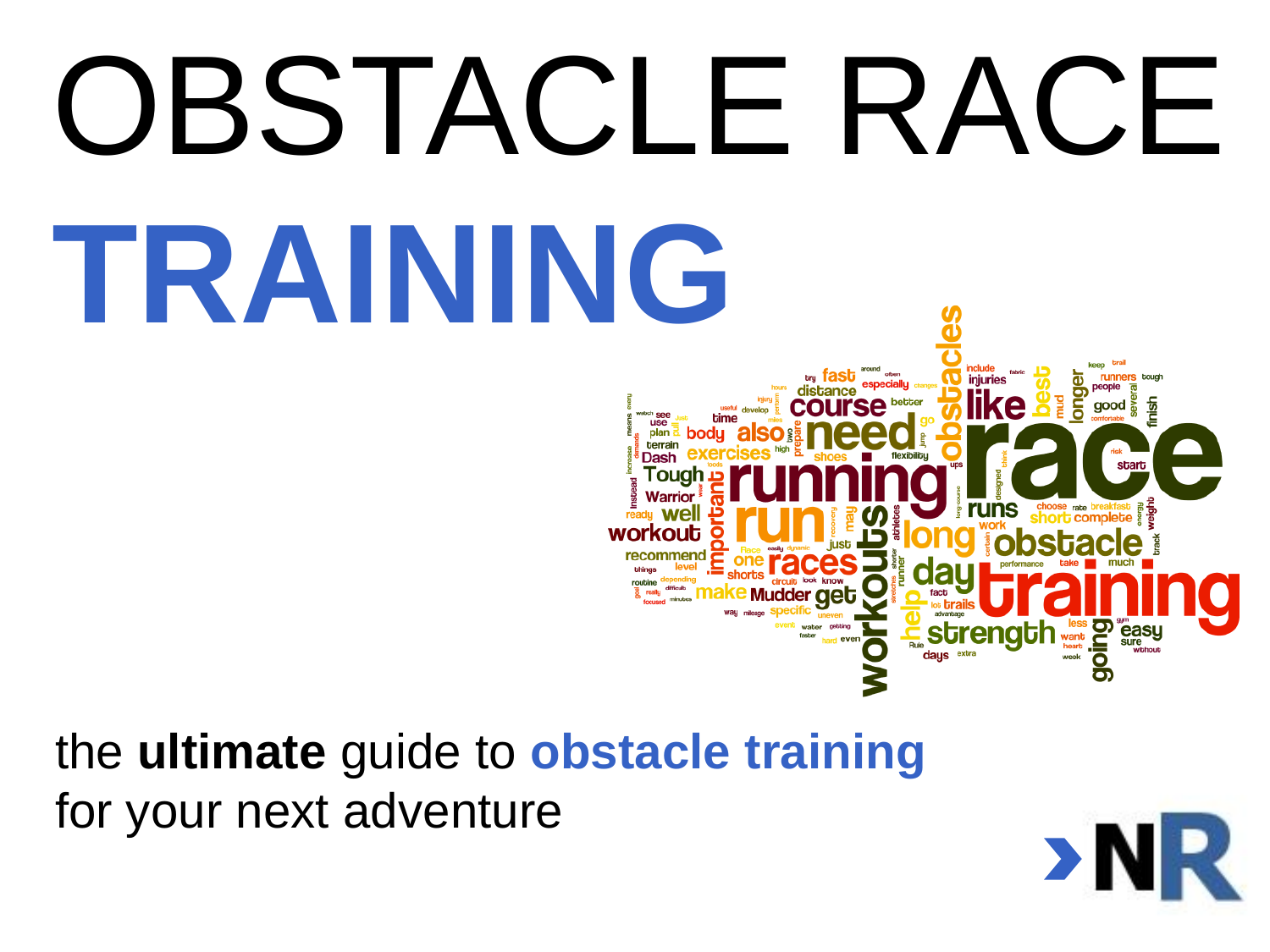# **ABOUT AUTHOR**

[Jason Fitzgerald](http://strengthrunning.com/) beat out nearly 17,000 people in the Warrior Dash obstacle race in southeastern Maryland.

If you want to learn how to dominate an obstacle race there's no better person to chat with. This guy is a beast.



# **ABOUT NERVE RUSH**

[Nerve Rush](http://www.nerverush.com/) gathers the most gut-wrenching and thrill-seeking content on the Internet superhighway. We interview extreme athletes and document endurance & obstacle races.

We also put together a series of gut-wrenching guides for the adventure community.

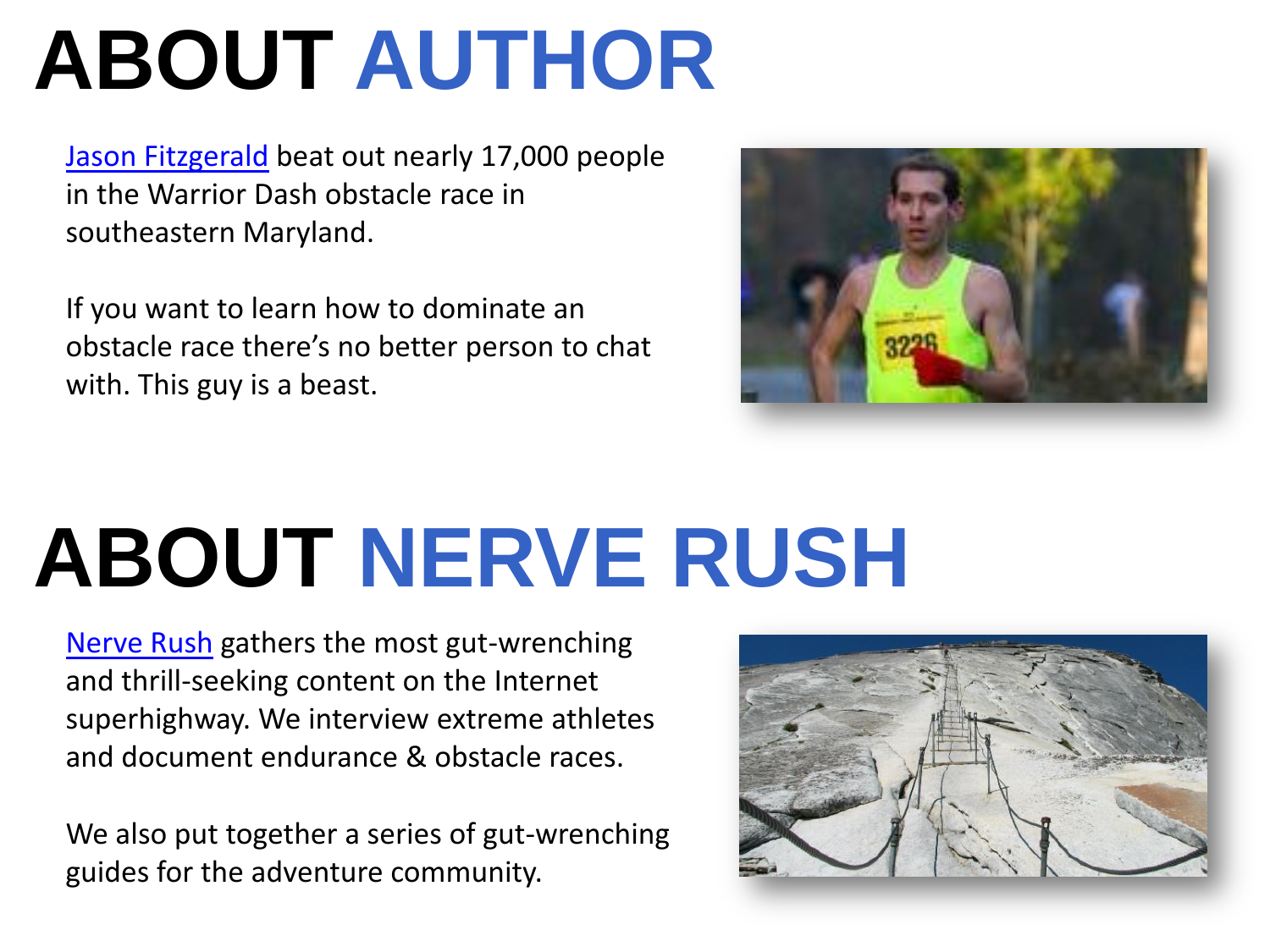# **TABLE OF CONTENTS**

| > Enter Jason Fitzgerald                                                                                                                                                                                                                                                                                                                                                                                                   | $01 - 04$ |
|----------------------------------------------------------------------------------------------------------------------------------------------------------------------------------------------------------------------------------------------------------------------------------------------------------------------------------------------------------------------------------------------------------------------------|-----------|
| > Obstacle Race Training<br>$\triangleright$ Why it is Different than Running<br>$\triangleright$ 6 Universal Truths<br>$\triangleright$ Obstacle Race Mentality<br>$\triangleright$ How to Train for a Short Course Race (like Warrior Dash)<br>$\triangleright$ How to Train for a Long Course Race (like Tough Mudder)<br>$\triangleright$ How to Use Your Training Plan<br>$\triangleright$ Obstacle-Specific Training | $06 - 22$ |
| Race Day                                                                                                                                                                                                                                                                                                                                                                                                                   |           |

- $\triangleright$  Gear & Apparel Recommendations
- $\triangleright$  Nutrition (Pre-Race and In-Race Fueling)
- $\triangleright$  Hacking the Course
- $\triangleright$  How to Warm-Up and Cool-Down

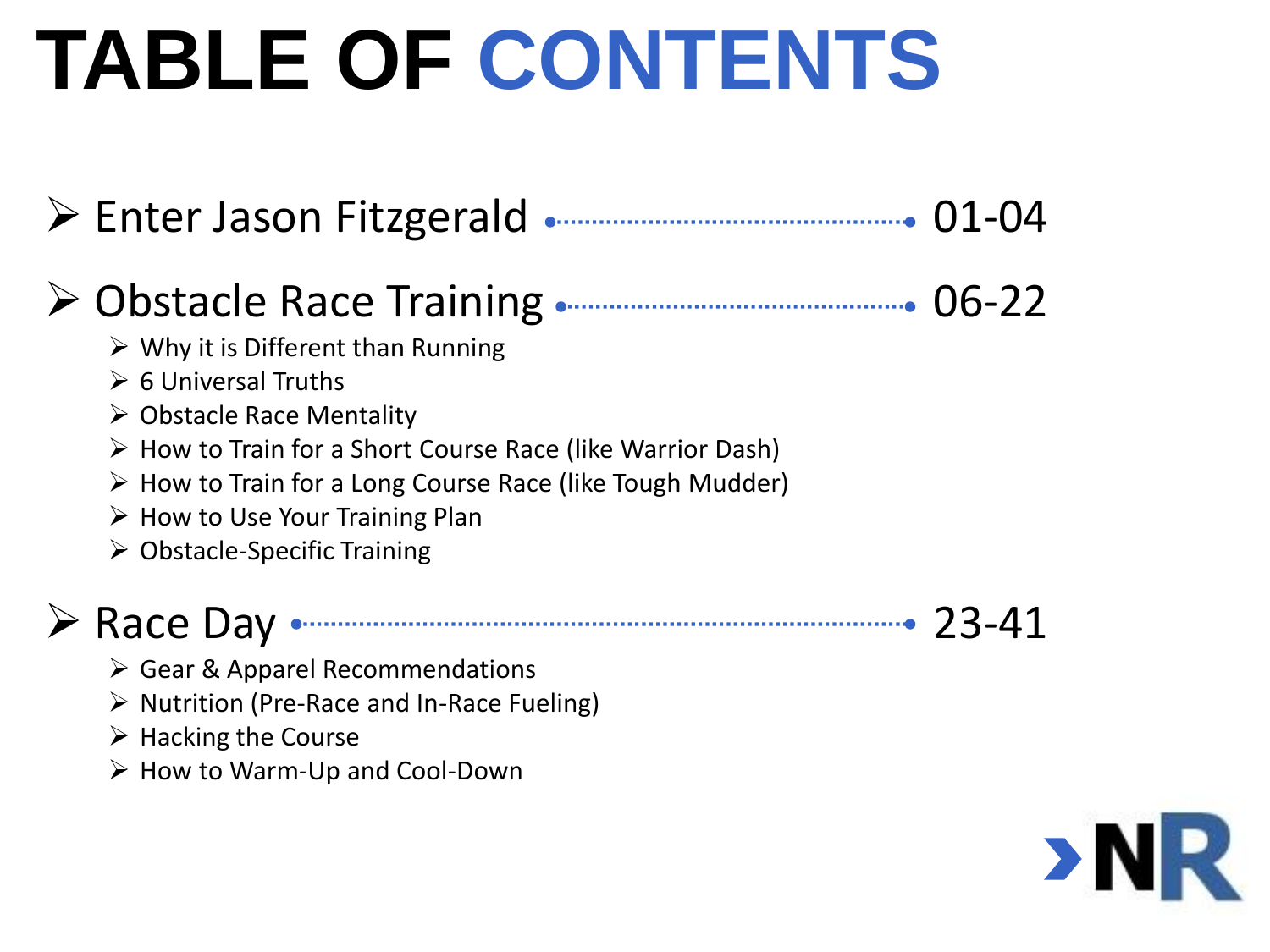#### **Meet Jason – He Won the Warrior Dash**

Hey, I'm Jason! I'm one of the authors of this guide and a lifelong runner. My goal is to help you dominate your next obstacle race.

Let's start with my background so you know where I'm coming from. I started running cross country during my freshman year in high school and then went on to run indoor and outdoor track for four years. I actually hated running in middle school but I grew to love it quickly when I started seeing progress during cross country. It's addictive!

I was elected co-captain of the cross country team for my senior year and was All-Conference for two years in a row. I tried a little bit of everything during high school, running the 200m (26.2) to the 2-mile (10:27).

After I graduated, I ran varsity cross country and track at Connecticut College, racing everything from the 400m to 8k cross country. I was mostly a distance runner though, focusing on the indoor 3,000 (with a lifetime best of 9:04) and 8k cross country (my best is 26:19).



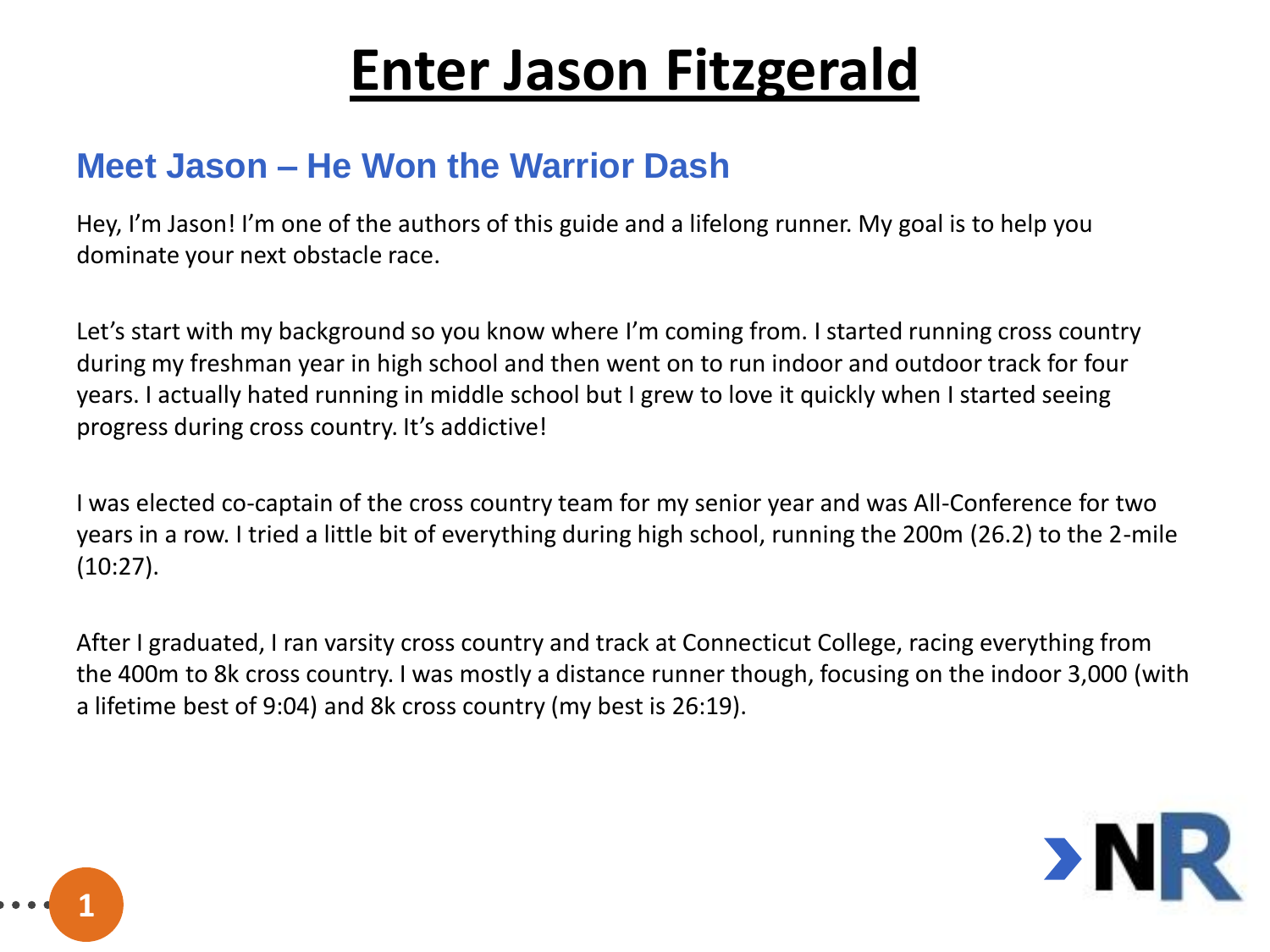My affinity for obstacle races started early when I debuted with a win in the 3,000m Steeplechase. The steeple is an outdoor track race that has five three-foot tall barriers (they're not hurdles - they don't fall if you hit them, you do) per lap, including one with a water pit right after the barrier!

I loved the steeple and in only my second race ever, went on to be a Top Ten finisher in New England. My time of 9:57.32 is still #8 on Connecticut College's all-time list.

After I graduated I got into sprint triathlons for a summer but realized I was a terrible swimmer (I sink like a rock!). So I recommitted myself to running and ran a few new races: 10k cross country, 10 miles, and the half marathon.

Then in 2008 I ran 2:44 in the New York Marathon but for six months afterward I suffered with IT Band Syndrome. After seeing four physical therapists and doing a lot of research, I finally got healthy.

That experienced inspired me to start [Strength Running,](http://www.strengthrunning.com/) a site for passionate distance runners who want to run faster, beat injuries, and improve their training. You'll find the same training strategies that I use with my runners in the workouts in this guide.



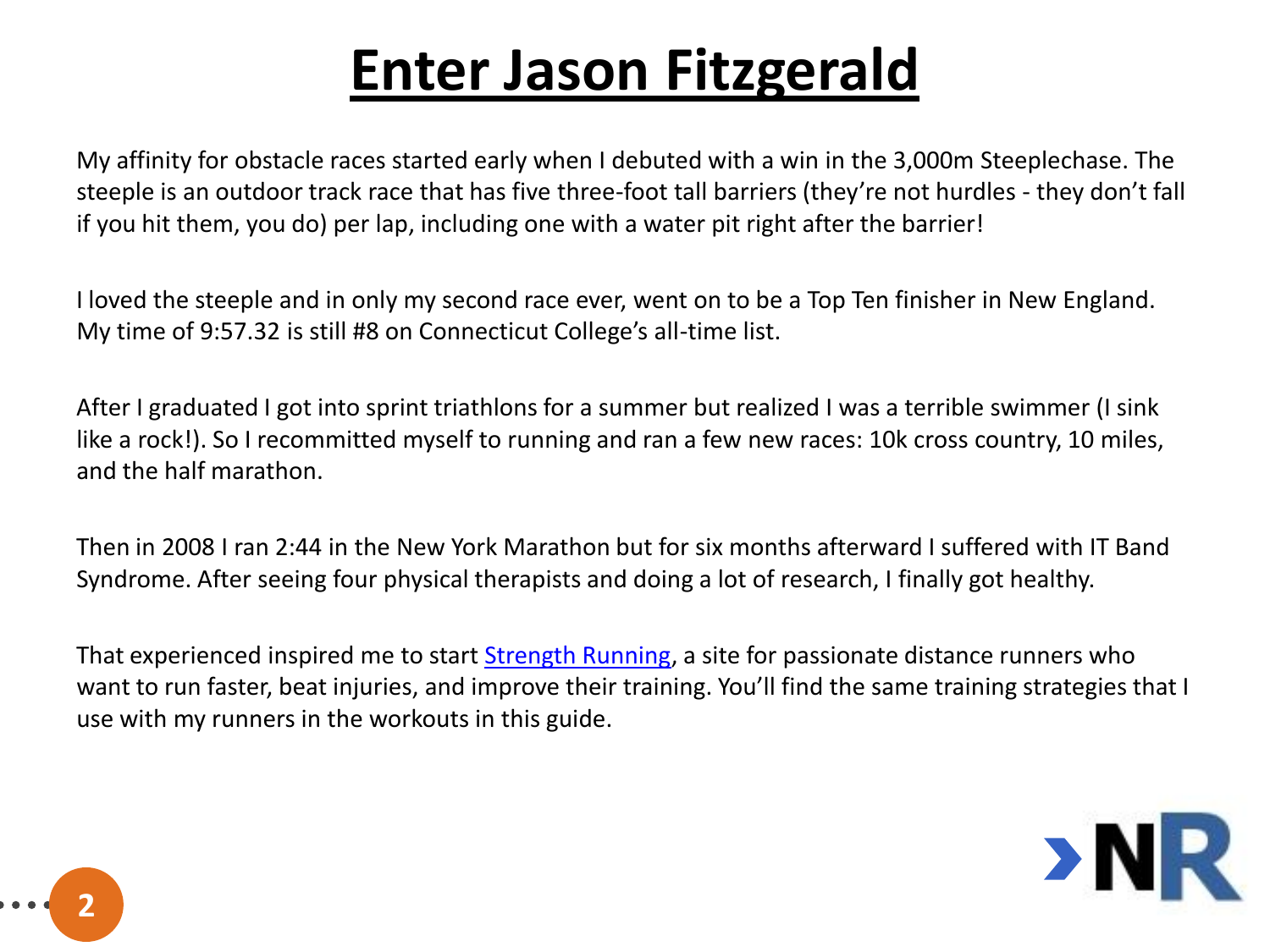My new training philosophy has me running more than ever and I haven't had a serious running injury in over three years. I even improved my marathon time by over five minutes to 2:39 at the Philadelphia Marathon.

You'll see here that the training is focused on being a well-rounded athlete. Obstacle races are primarily running events, but it's only part of the puzzle and there are a lot of other types of training that can help you dominate.

In 2012 I ran my first true obstacle race - a Warrior Dash - and beat nearly 17,000 other competitors by over a minute. It was beyond fun: challenging, unique, and exciting (plus you get free beer after the race!).

The funny part of that race is that I never went in hoping to win. My training had prepared me incredibly well and it was a quick decision to go for the win about a half-mile into the race. I hope you'll have the same experience.



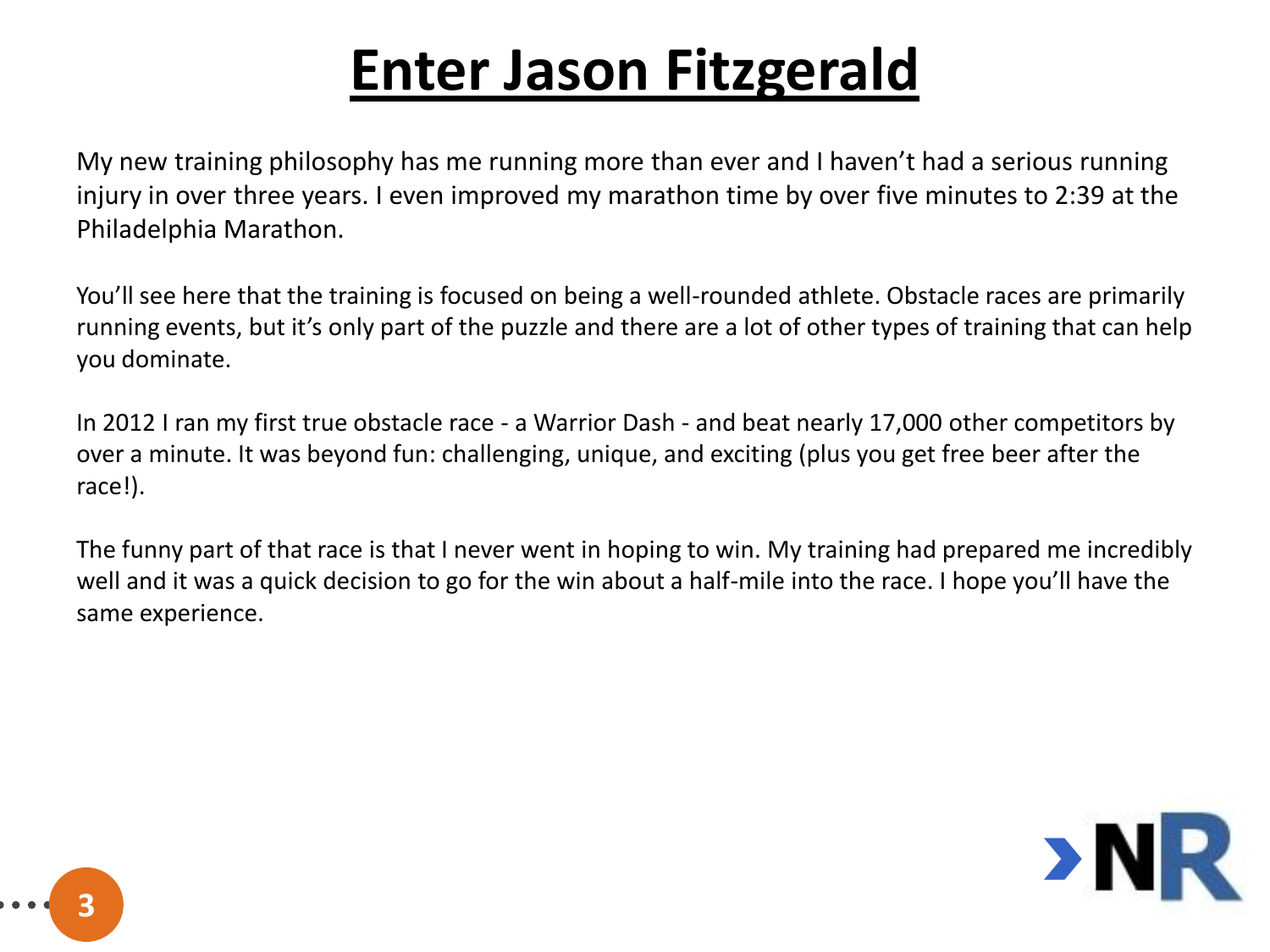My goal with this guide is to give you several advantages over your competitors so you'll run faster, be quicker (and safer) over the obstacles, and ultimately have the time of your life in your next obstacle race.

#### **Once you do the training, you'll be ready to crush it.**



**4**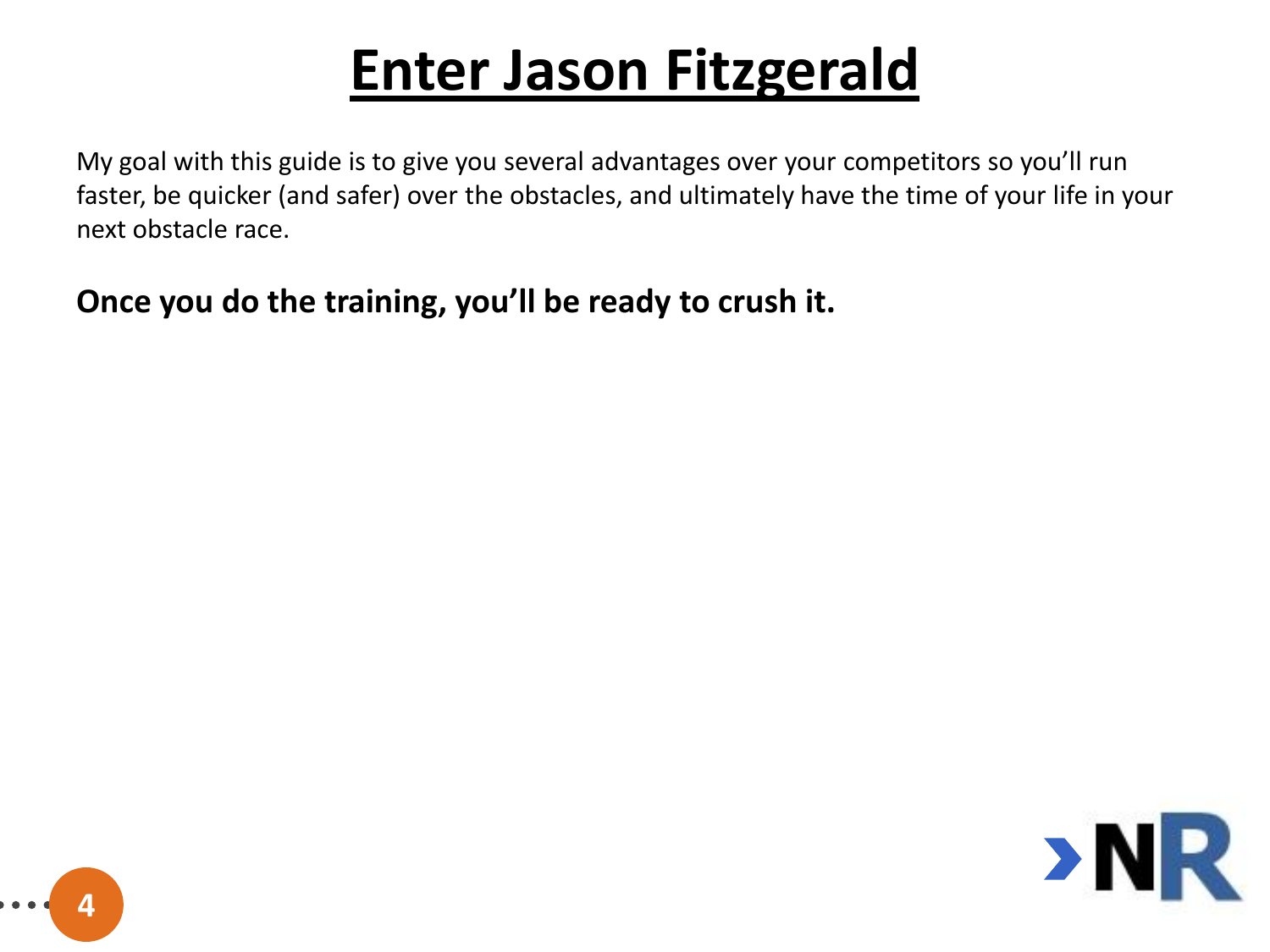#### **Why it is Different than Running**

Every obstacle course race - Warrior Dash, Spartan Race, Tough Mudder and others - is similar in that they involve mostly running on uneven trails and grass. You'll also be climbing, jumping, and crawling over regular obstacles that are meant to slow you down and put you into oxygen debt quickly (ever try to run fast after pulling your body weight up a rope? It's tough).

There are only a few races like the Men's Health Urbanathlon that are held on the road. The training won't change much for these races though - in fact, training on trails will put you in an even better position for a more urban race.

**Since most of these races present the same challenges, obstacles, and terrain, there are a few universal truths to doing well on race day.**



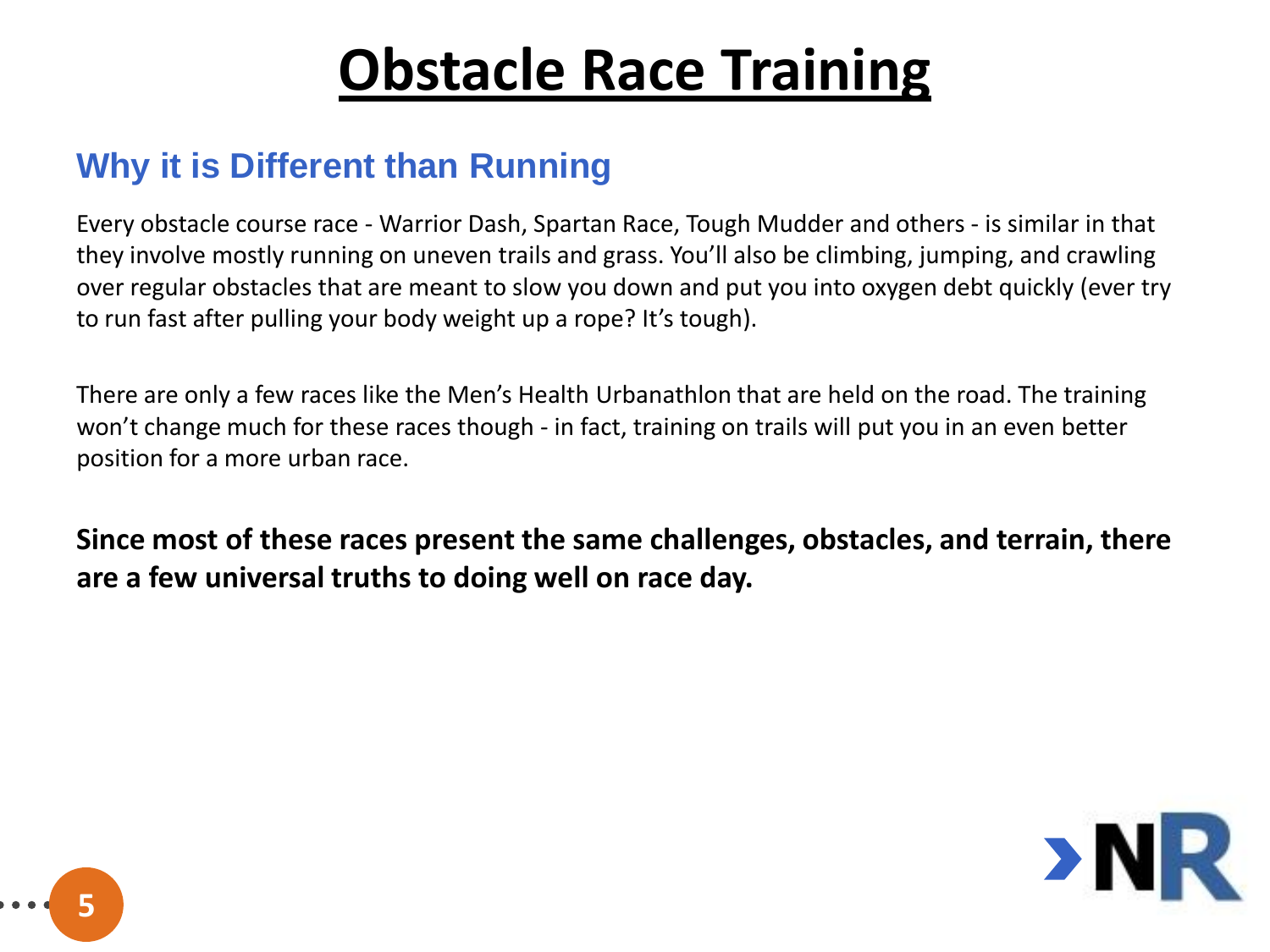#### **6 Universal Truths**

 $\triangleright$  Don't wear loose shorts, shirt, or extra layers. You'll get weighed down in the mud pit, get it caught in the barbed wire, or have to carry extra weight when you get soaked with water.

- $\triangleright$  Assume every obstacle is wet and slippery, especially if you're not in the first wave of runners.
- $\triangleright$  Make sure your shoes are tied well or they could pop off in the mud pit.
- $\triangleright$  All of your clothes will likely be permanently stained, muddy, or smelly. Wear stuff you don't like.
- $\triangleright$  Try to start at the front of the race to avoid bottlenecks at the obstacles.
- $\triangleright$  Don't rush over the obstacles (see tip #2 above). Falling off a 10-foot barrier is worse than taking an extra five seconds to ensure your safety.

**Each race also has its unique challenges, so slightly altering your training will help you compete at your best on race day.**



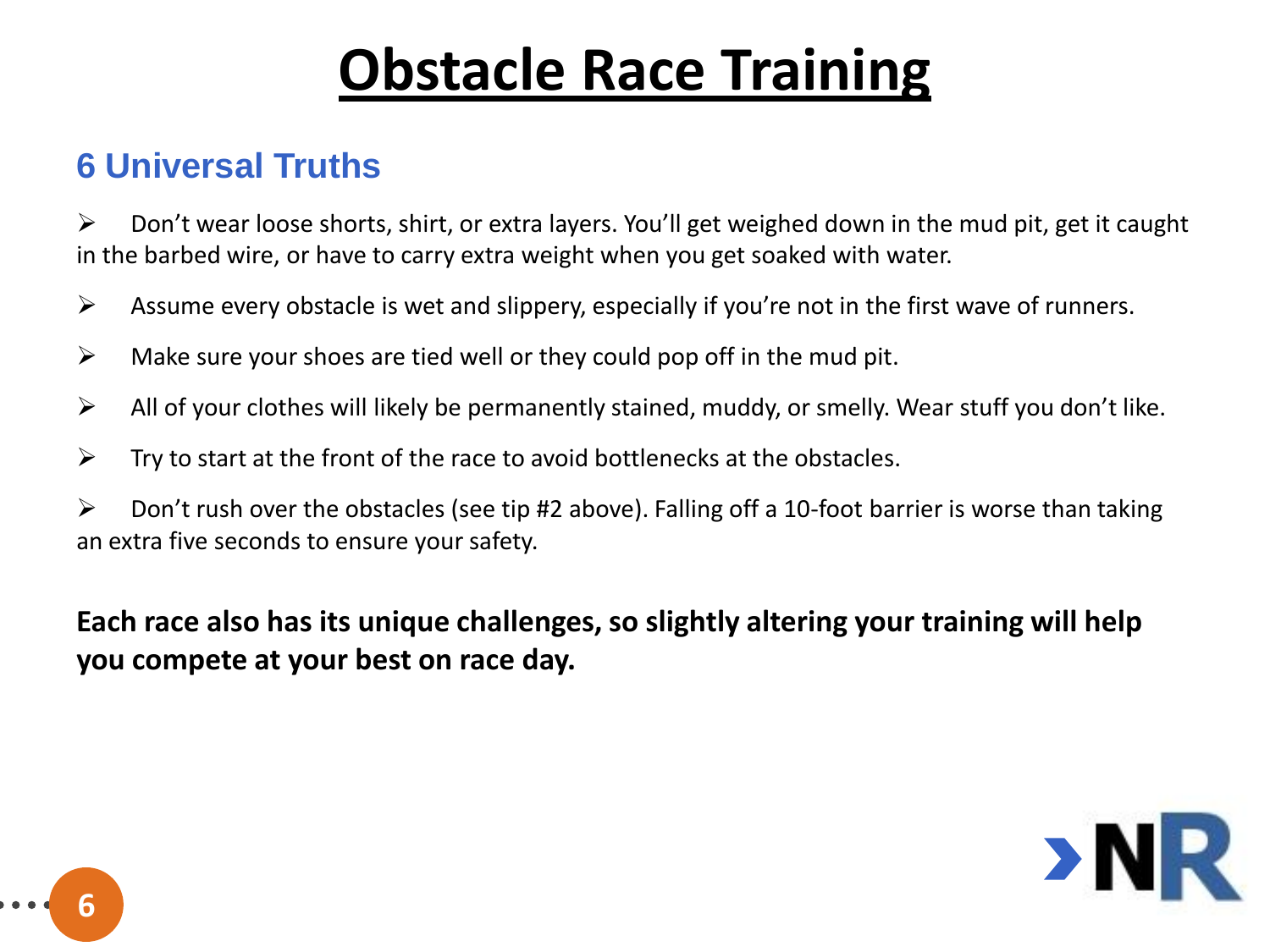#### **Obstacle Race Mentality**

What's most important for doing well in an obstacle race is your mentality. You're not out running a 5k or 10k on the roads. You're scrambling through mud, running away from zombies, leaping over flames, or climbing on rope ladders that all present very real dangers to your safety (especially those zombies).

You have to be mentally tough to complete an obstacle race. There will be challenges and having the mindset to do well on race day is critical.

Changing your mindset is the real key to success in any obstacle race. Keep these in mind before you race:

 **Obstacles pose safety risks so you can't zone out like in other races**. Stay focused, vigilant, and extra mindful of everything you're doing on the course.

 **Running speed between the obstacles will be much slower than a distance without them**. Acknowledge the slowdown, accept it, and focus on doing the best you can.

 **Have fun**. It sounds silly, but runners who fear the course (with no reason) don't do as well as those runners who embrace the challenge.

**Stay calm**. Find your CHI and avoid an anxiety attack. I've seen it – not pretty.



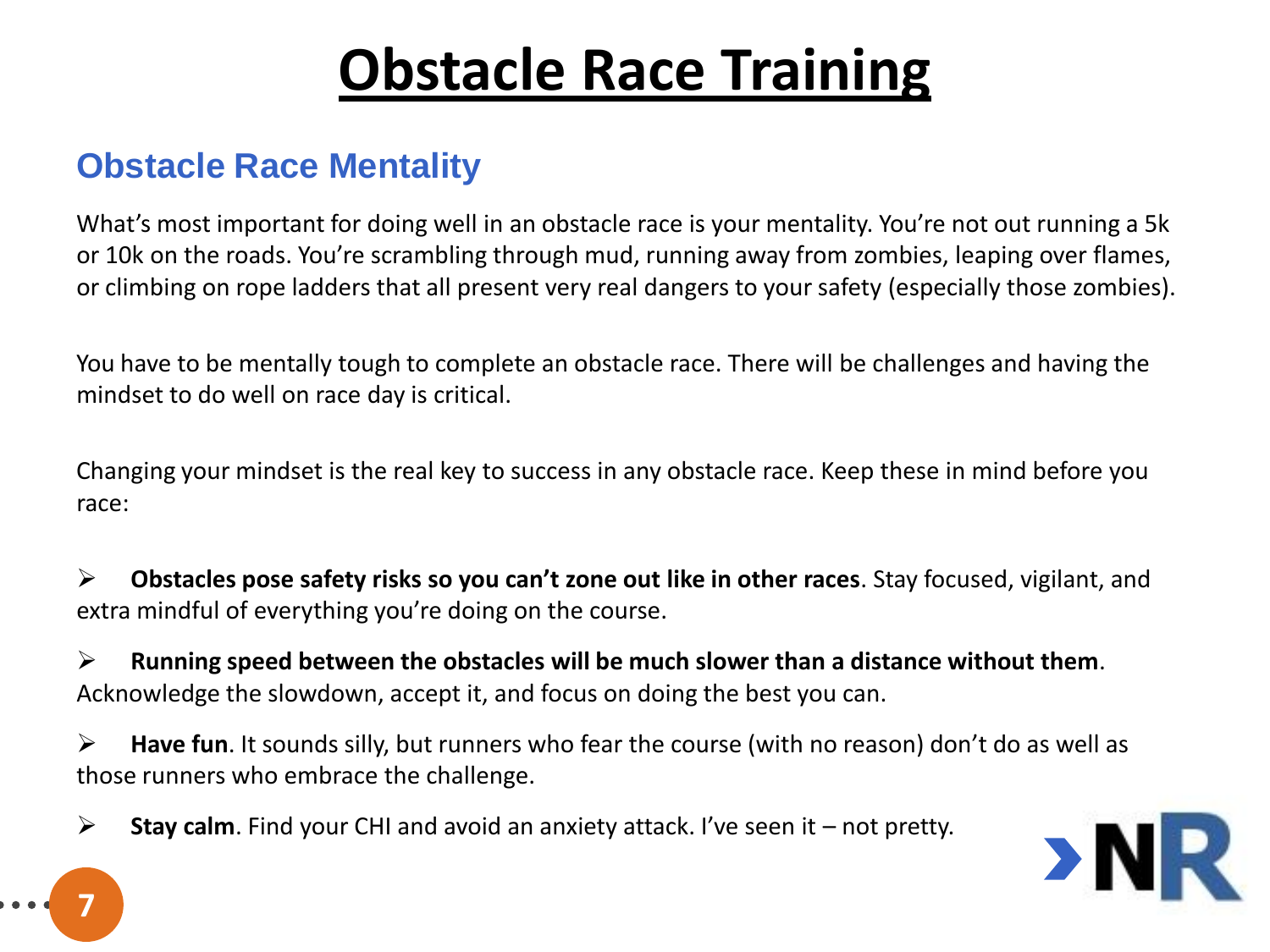#### **How to Train for a Short Course Race (like Warrior Dash)**

Short course races are typically about 3-4 miles long and have up to 20 obstacles. They come quickly and often, so you need to be focused on race day.

Luckily, training for a short obstacle race like Warrior Dash won't require much more time and effort than a 5k - 10k race. The obstacles can be challenging, but they're designed so that people in average shape can complete them. That means you don't need too much preparation to be ready for them.

There's one training principle for obstacle races that most athletes either dismiss or don't realize: these races are mostly running - you don't need to be a gymnast or CrossFit champion to excel at them. They don't require superhuman strength, agility, or toughness.

From a training perspective, that means the majority of your training is going to be running. While it's helpful to get familiar with some of the obstacles you're going to be facing, you don't need the strength to be able to do handstand push ups or the agility to do 5 backflips in a row. But you do need the stamina to run fast between every obstacle!



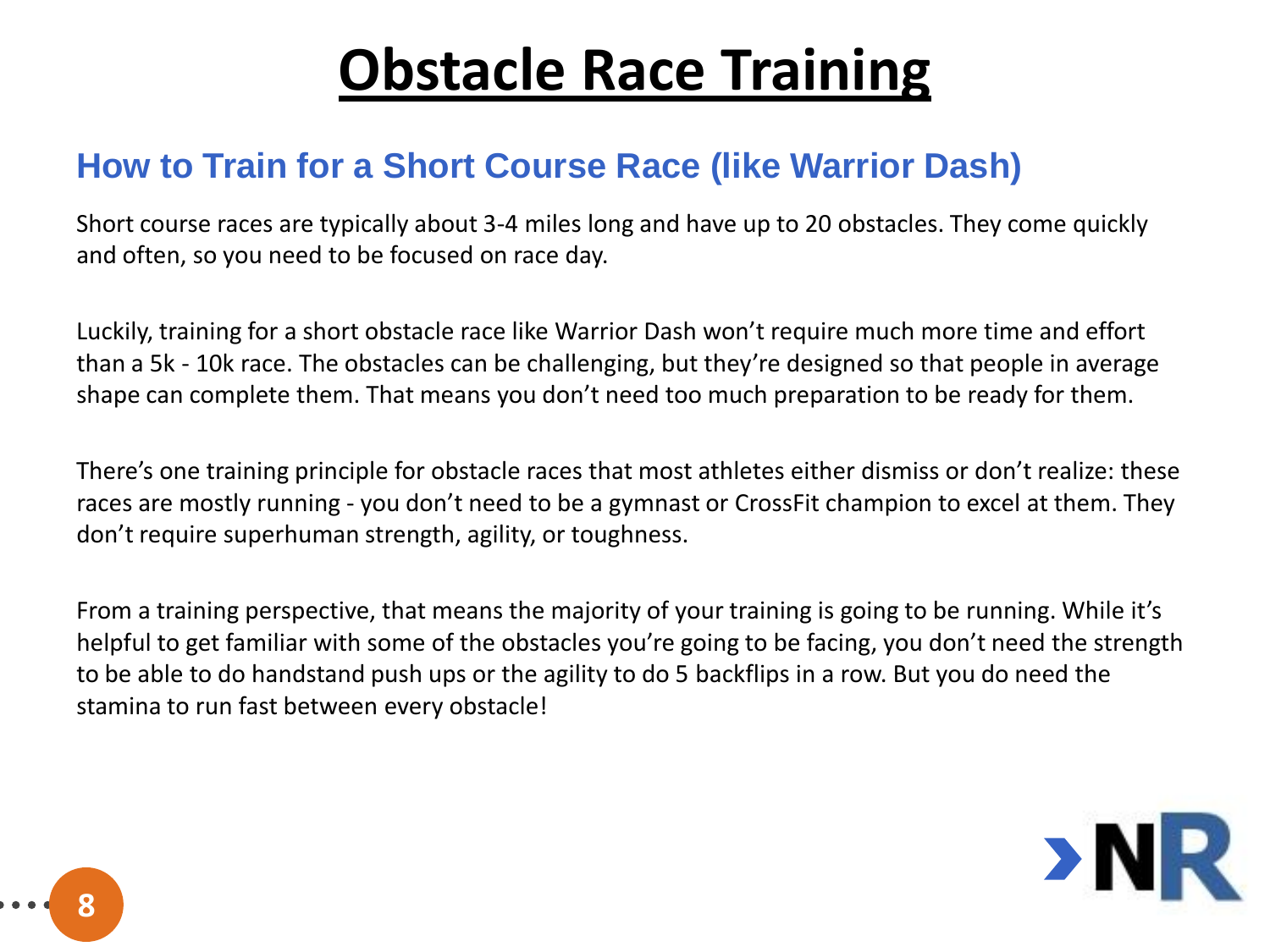That's why most of your training will look similar to 5k or 10k training. We want to develop your endurance - obstacle fitness is the icing on the cake and it comes gradually through the strength and flexibility drills you're doing throughout the training plan.

Short course training will include several things that are important to getting you ready to finish your race well. First, you'll be doing a weekly moderate long run. Of course, you don't need a really long run to do well in a race like Warrior Dash, so it will be sensible. No 20 milers here! But the running-specific endurance you develop from running longer than the race distance is critical. Plus running long helps improve your running economy (or, efficiency), so you'll become a faster runner just by using less energy to run.

The next ingredient in your training is a healthy dose of strength exercises to keep you injury-free and strong enough to complete the obstacles. While a gym can be helpful, you don't even need one. Body-weight strength work is all you need. After all, the obstacles you'll be facing require you to jump, crawl, pull yourself up, and climb - you won't be using any additional weight other than your own body.

**9**

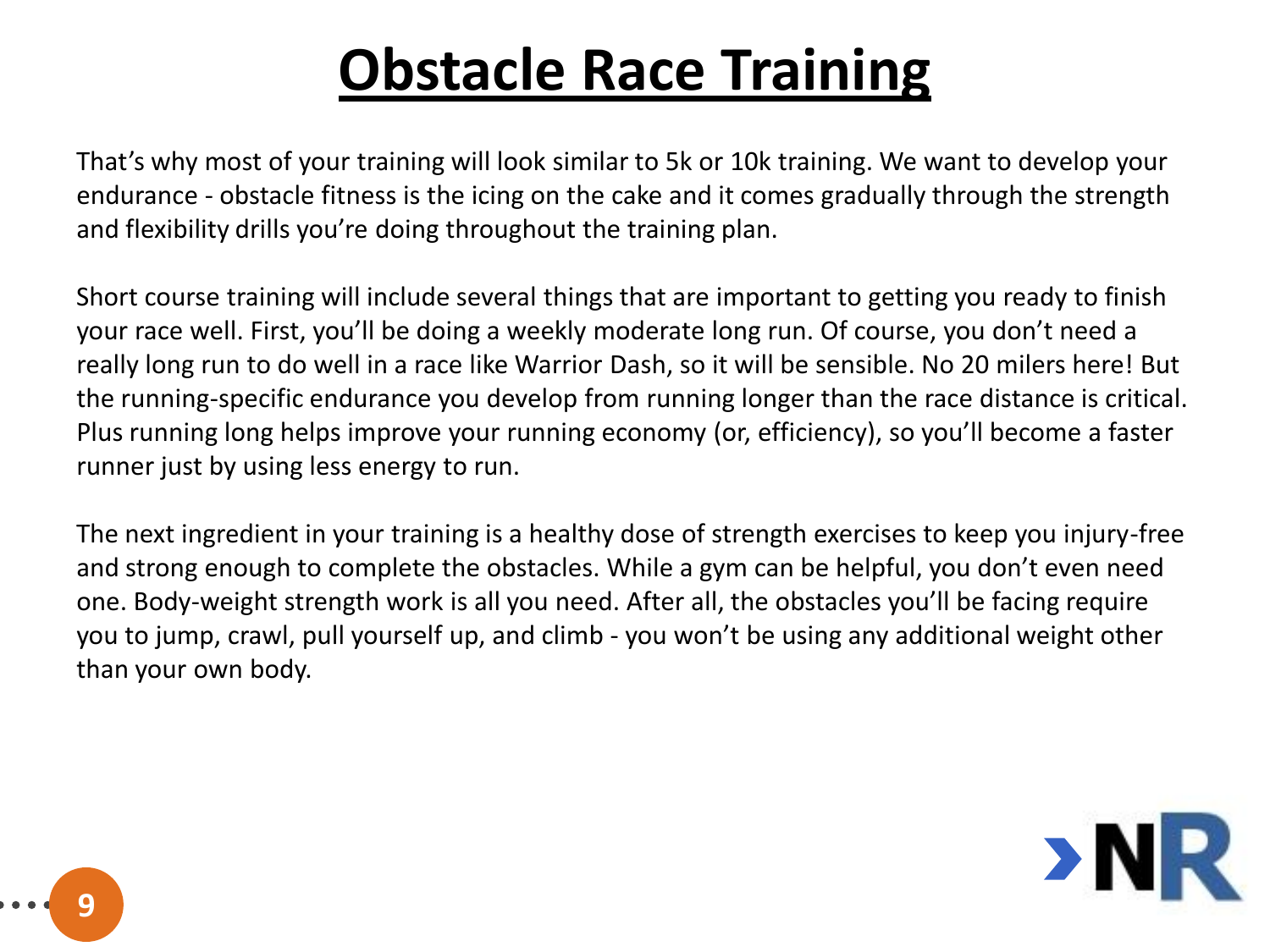Finally, you'll be doing speed workouts to help you run faster on race day. These workouts will often be multiple-pace workouts, meaning they'll include a variety of paces to get you used to transitioning from crawling to running during the obstacle race. You'll see tempo runs, traditional interval workouts on the track (you can do a fartlek if you don't have access to a track), and hill repetitions. Each workout in this guide is designed with one goal in mind: help you run fast on race day.

Specificity is also crucial. All this means is that what you do during training needs to be specific to the race itself. You'll see two workouts in this training guide that adhere to this principle.

First, since the terrain of almost every obstacle race is trails or uneven grass, we highly recommend that you do several of your weekly training runs on a similar surface. This might not be possible for you but if you can find a good trail you'll have a distinct advantage over those runners who have only trained on the roads.



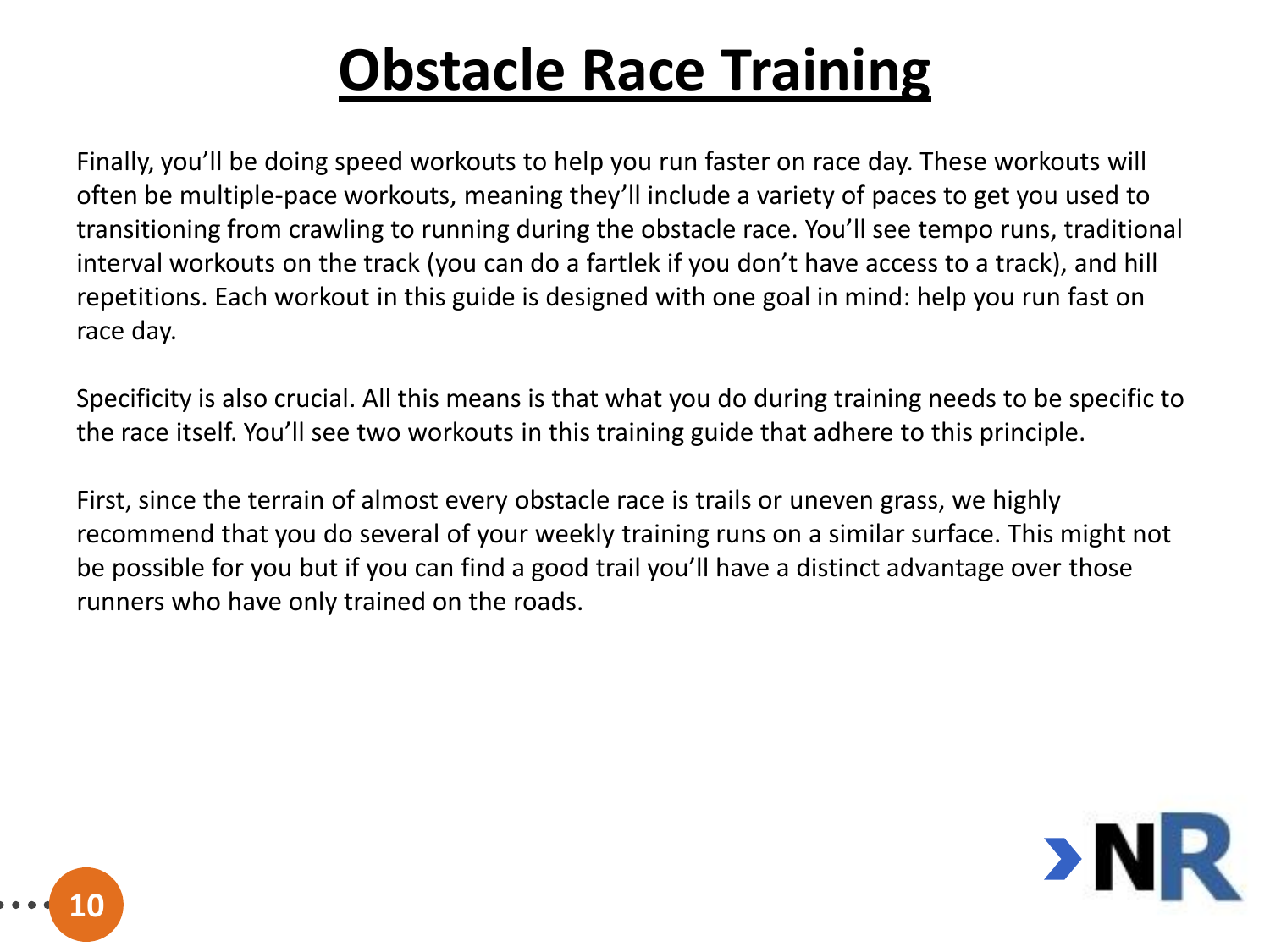Second, there are several circuit workouts that combine hard running with body weight exercises. These workouts are designed to mimic the demands of the race itself: the stopping and starting of hard running combined with strength-oriented obstacles. You won't need any equipment to complete these workouts - just a willingness to work hard.

**When you go through a short-course training plan, you'll be far more ready for a race like Warrior Dash than most of your competitors. We think you're going to surprise yourself on race day at how well you'll finish.**



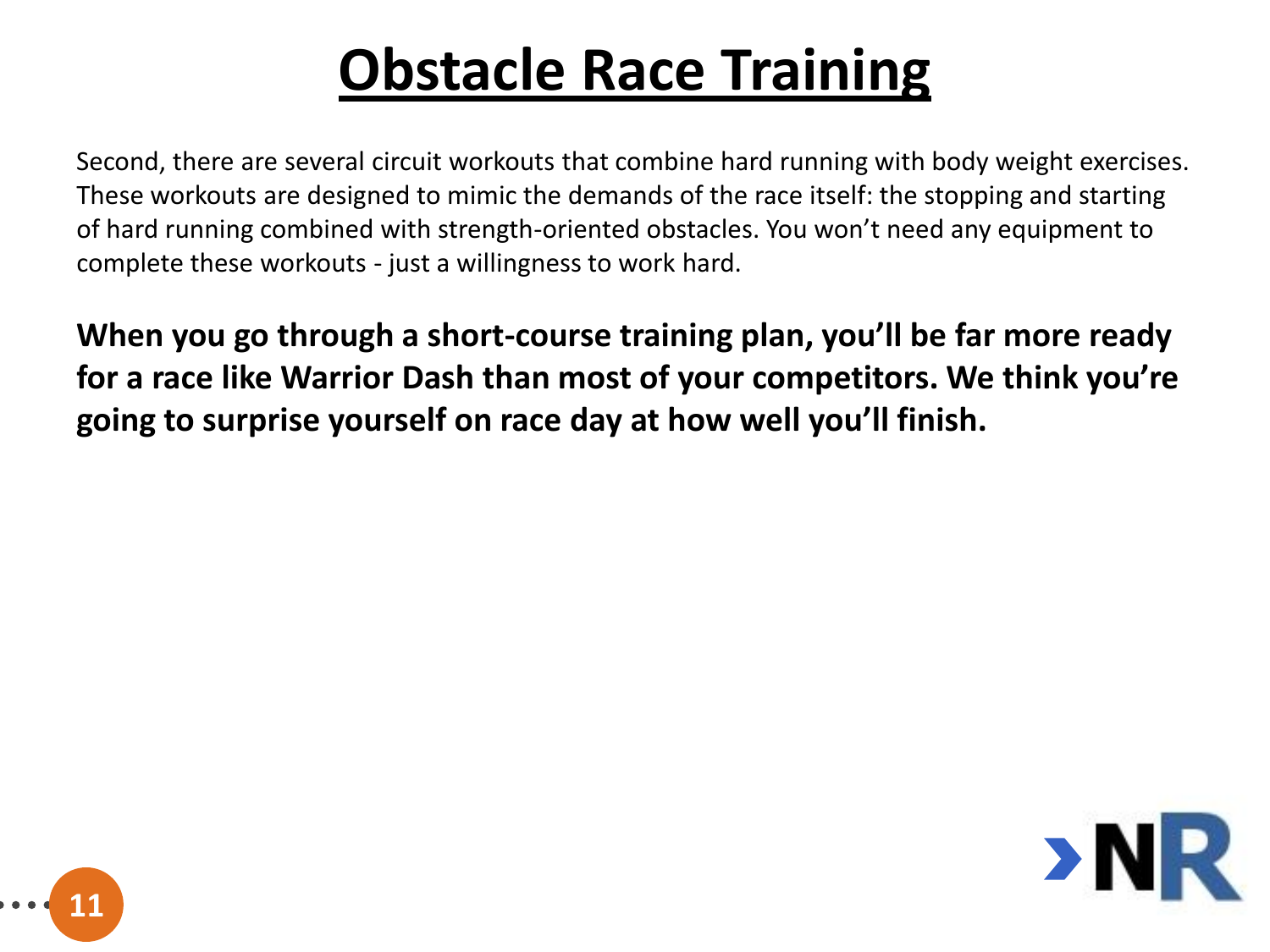#### **How to Train for a Long Course Race (like Tough Mudder)**

Long course races present challenges that you just won't find in a shorter race like Warrior Dash. First and foremost is the sheer distance of these races - most Tough Mudders are 10-12 miles long! And the obstacles are more difficult (most people can't finish without the help of others).

Because of the distance of these races, you'll be running significantly more mileage per week to get your body ready for such a long course. You don't necessarily have to run the entire long-course race, but our goal is to prepare you so that if you want to, you can do so easily.

Long-course races are tough - there's no way to sugarcoat it. Most people with a few weeks of training can complete a Warrior Dash but that's not true of a Tough Mudder. If you're not prepared, you likely won't even make it to the finish line.

In fact, the Tough Mudder bills itself as "probably the toughest event on the planet" and the obstacles are designed by British Special Forces. They're harder than those in Warrior Dash and you may need a partner to help you complete them.



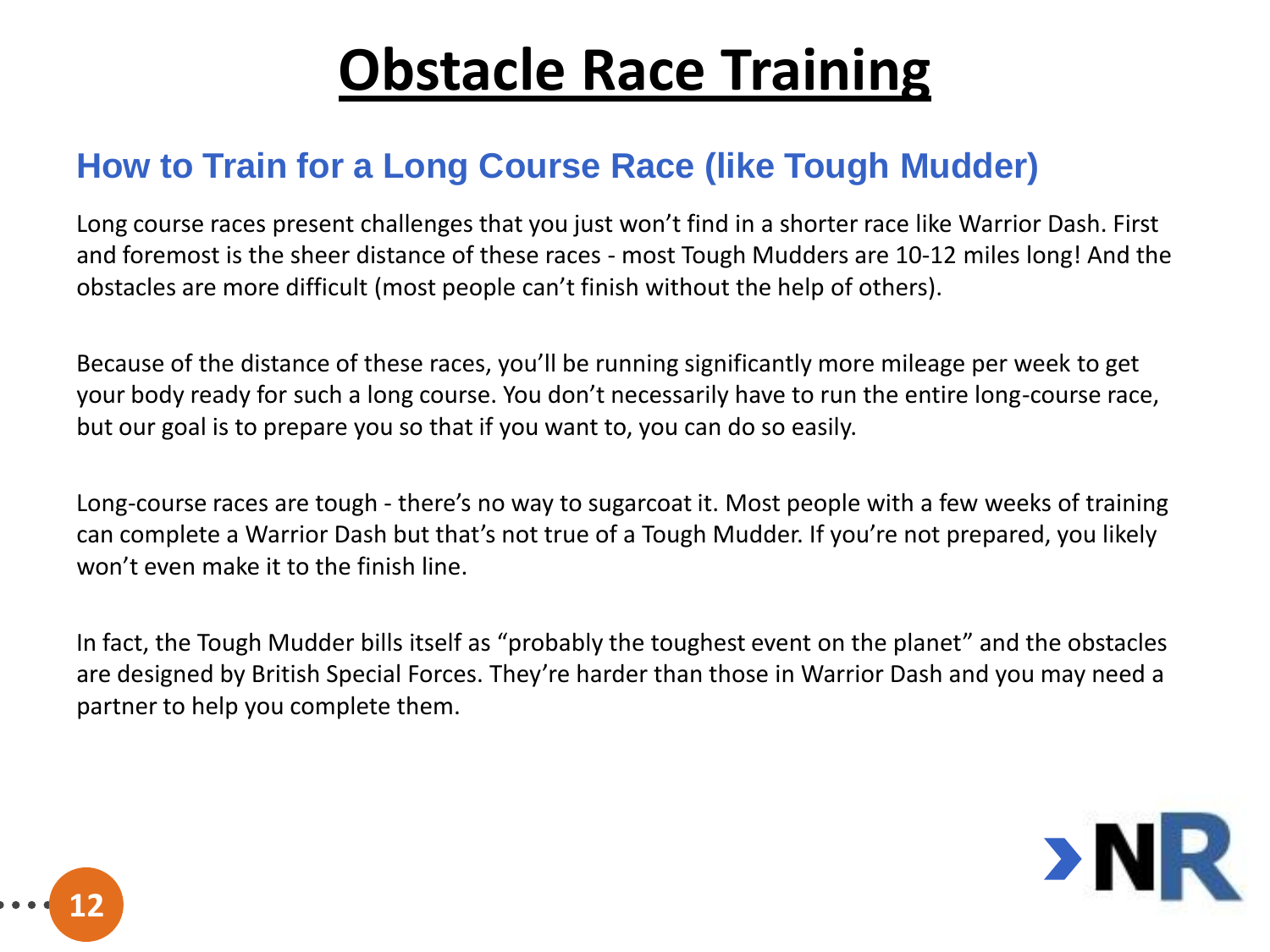With slippery monkey bars, log carrying exercises, and very high walls to climb over you're going to be physically pushed to the max on race day. That's why your training needs to get kicked up a notch. **We ask more of our long-course athletes because the demands of the race are more difficult.**

Here's what you can expect if you're training for an event like Tough Mudder. Most importantly, the long runs will be longer (in fact, they'll be longer than the race itself). With a race distance in the double digits, combined with multiple obstacles, you'll likely be on the course for two hours or more. Increasing your endurance to a level that will keep fatigue at bay is our #1 goal.

The fast workouts will be longer (but slower) to prepare you for the distance and demands of a long race. Instead of sprint workouts and fast intervals, you're going to be focusing on tempo runs and circuit workouts that target your aerobic fitness. Endurance is your main priority; you're going to need it for a Tough Mudder.

You'll also be doing more intense strength workouts than the short-course training. We recommend that you have access to a gym (or if that's not possible for you, a playground) so you can do more advanced body weight exercises like pull ups and chin ups. The circuit workouts that you'll be doing will also be longer and more focused on building strength. Consider them a dress rehearsal for the big day.



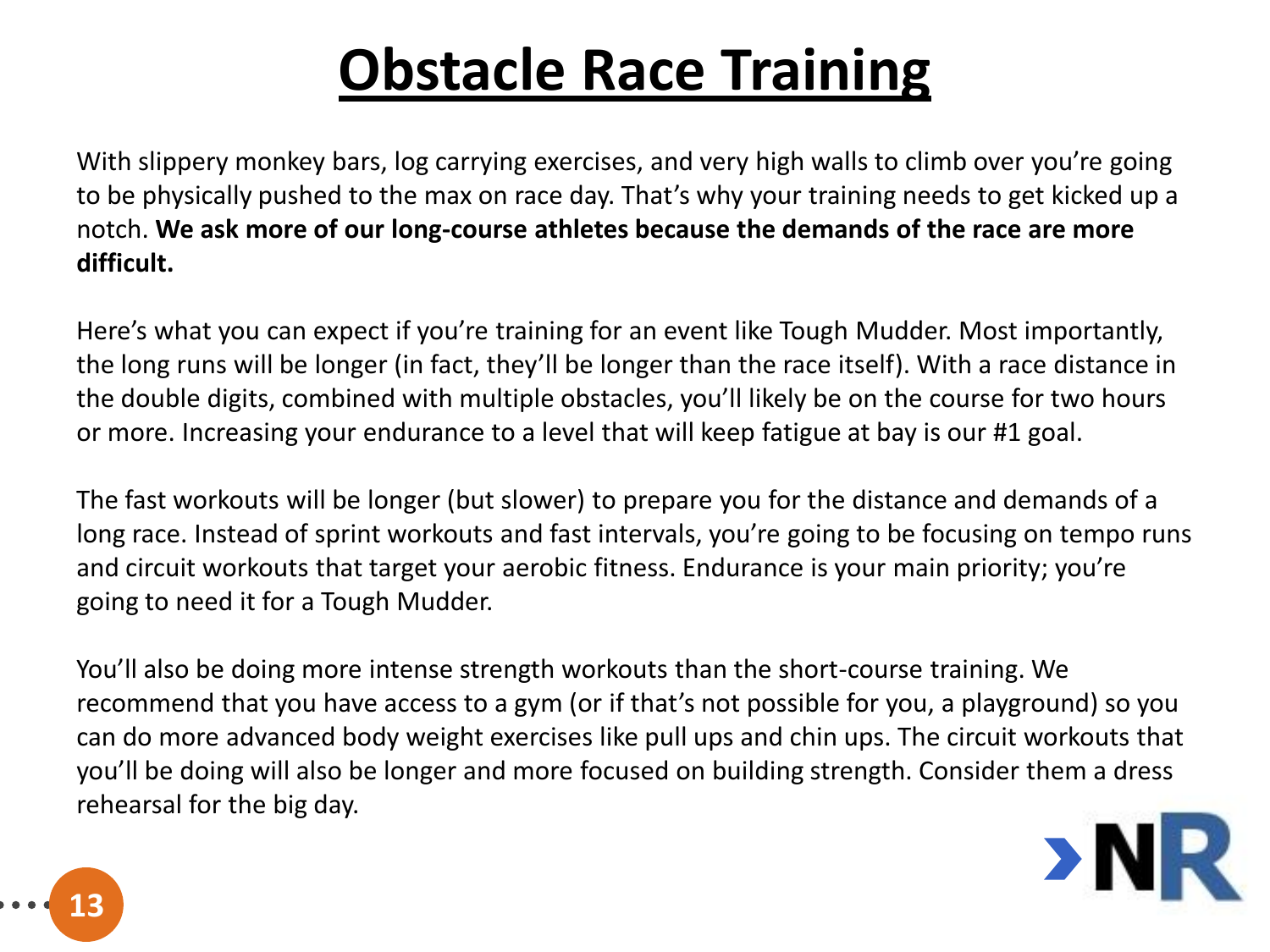Like with shorter races, trail running will play an important role in your race prep. Tough Mudders are notorious for mud so you need to experience and get comfortable with running on muddy, uneven, and wet trails that force you to be super aware of your footing. We'll go into more specifics on the non-running aspects of training in the obstacle section below.

Most people with some basic training can finish a Tough Mudder. Our goal is to help you finish stronger than other people and give you the confidence to tackle a long-course obstacle race without feeling overwhelmed.

#### **If you do the training, you'll be primed to dominate all 10+ miles.**



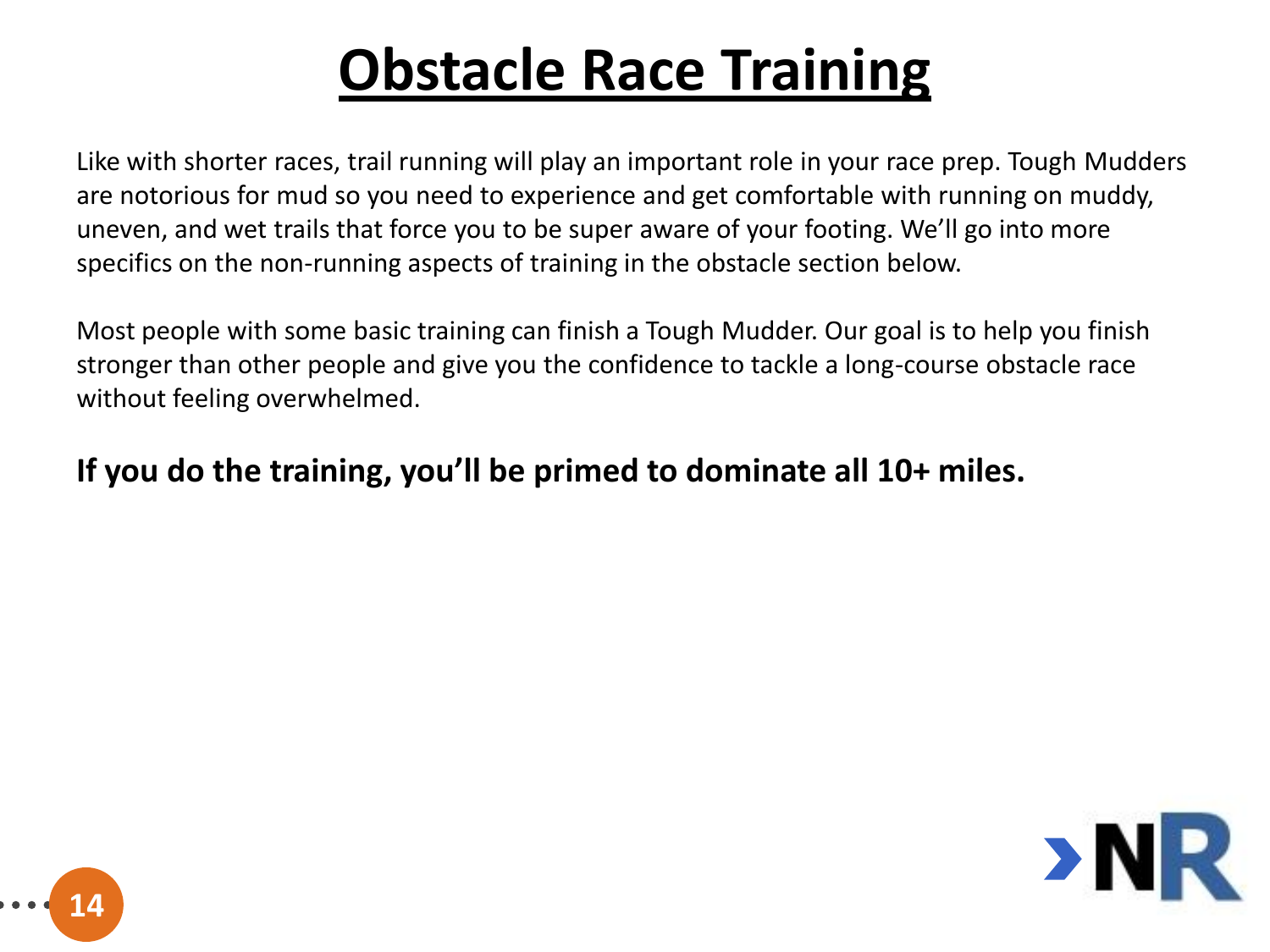#### **Obstacle-Specific Training**

Do you have access to a mud pit, barbed wire, 20-foot high stacks of haybales, or a few dozen monster truck tires?

**We didn't think so. Unless you're kind of crazy, of course.**

It's a practical impossibility to practice on the types of obstacles that you'll encounter during the race. Nobody is going to hang electrified wires in their backyard or chop down 15 trees to make a climbing wall (if you do, please let us know!).

Luckily, training on race obstacles isn't required to run well on race day. Nobody has that advantage except for those who have done the race before. All you need is the strength to complete them, coupled with the endurance to keep going at it for a few hours.

#### **Preparing for the obstacles will include three key components:**

- $\triangleright$  Strength and flexibility exercises
- $\triangleright$  Trail running

**15**

 $\triangleright$  Circuit workouts that combine strength work with running

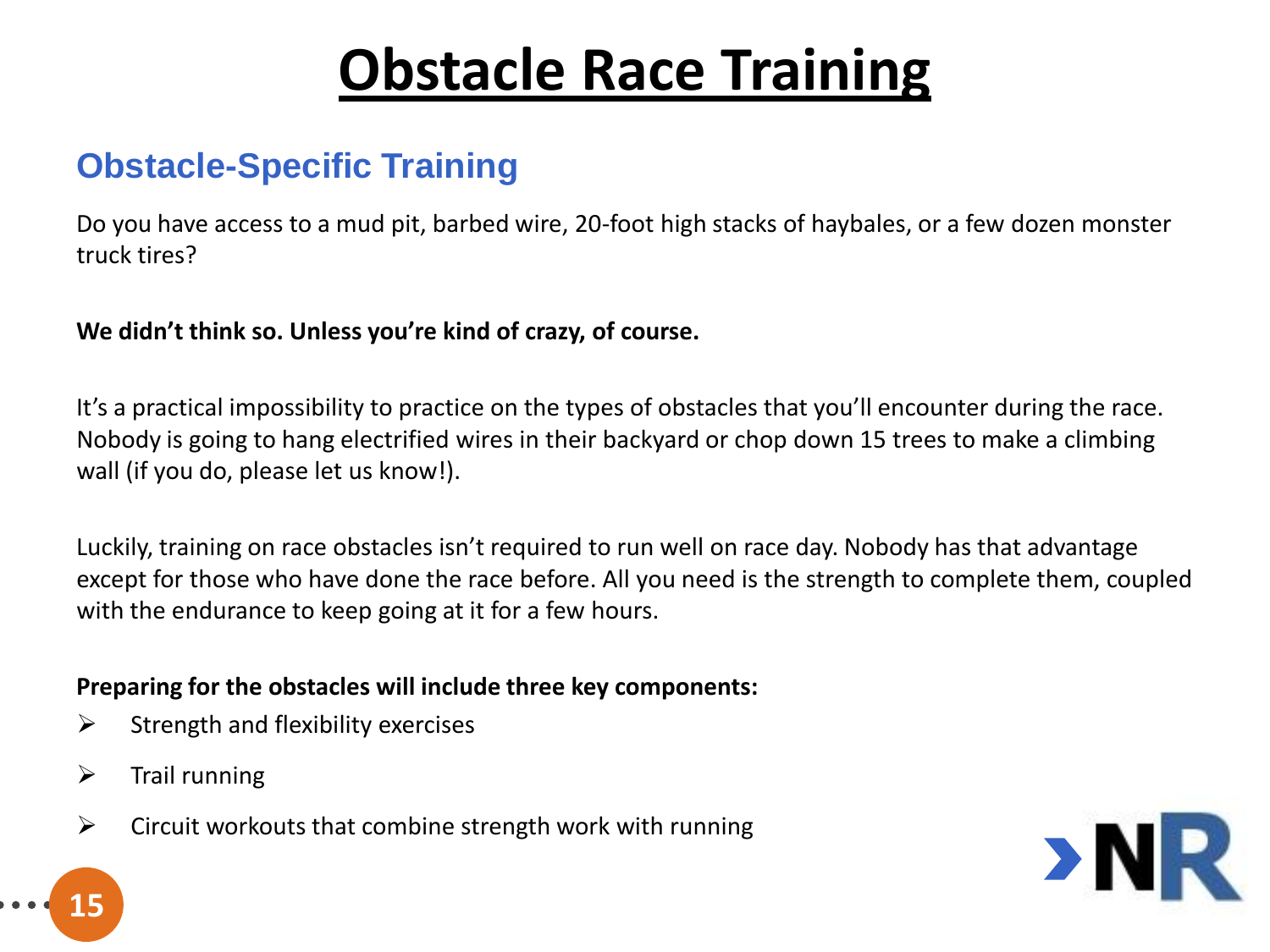Let's talk about why each one is so important to your preparation.

Strength and flexibility exercises are going to make you a more well-rounded, holistic athlete than someone who is just a runner. If you can't do a round of push ups, a few planks, and some pull ups then you're in trouble (especially if you're training for a long-course race).

You're going to need the strength to pull yourself over walls, push yourself up off the ground, and climb up rope ladders. Not only will the strength exercises in our training plans help you finish better on race day, but they'll help you stay healthy during your training and more resistant to running injuries.

Trail running is another important aspect of getting ready for the rigors of an obstacle race. While it's not 100% necessary - and some races like the Men's Health Urbanathlon aren't on trails - trail running is hugely beneficial.

It will make you more comfortable on uneven terrain, improve your agility as you quick step over rocks and roots, and make you less susceptible to injuries as you develop better balance and work stability muscles you don't typically use when you run on the roads.



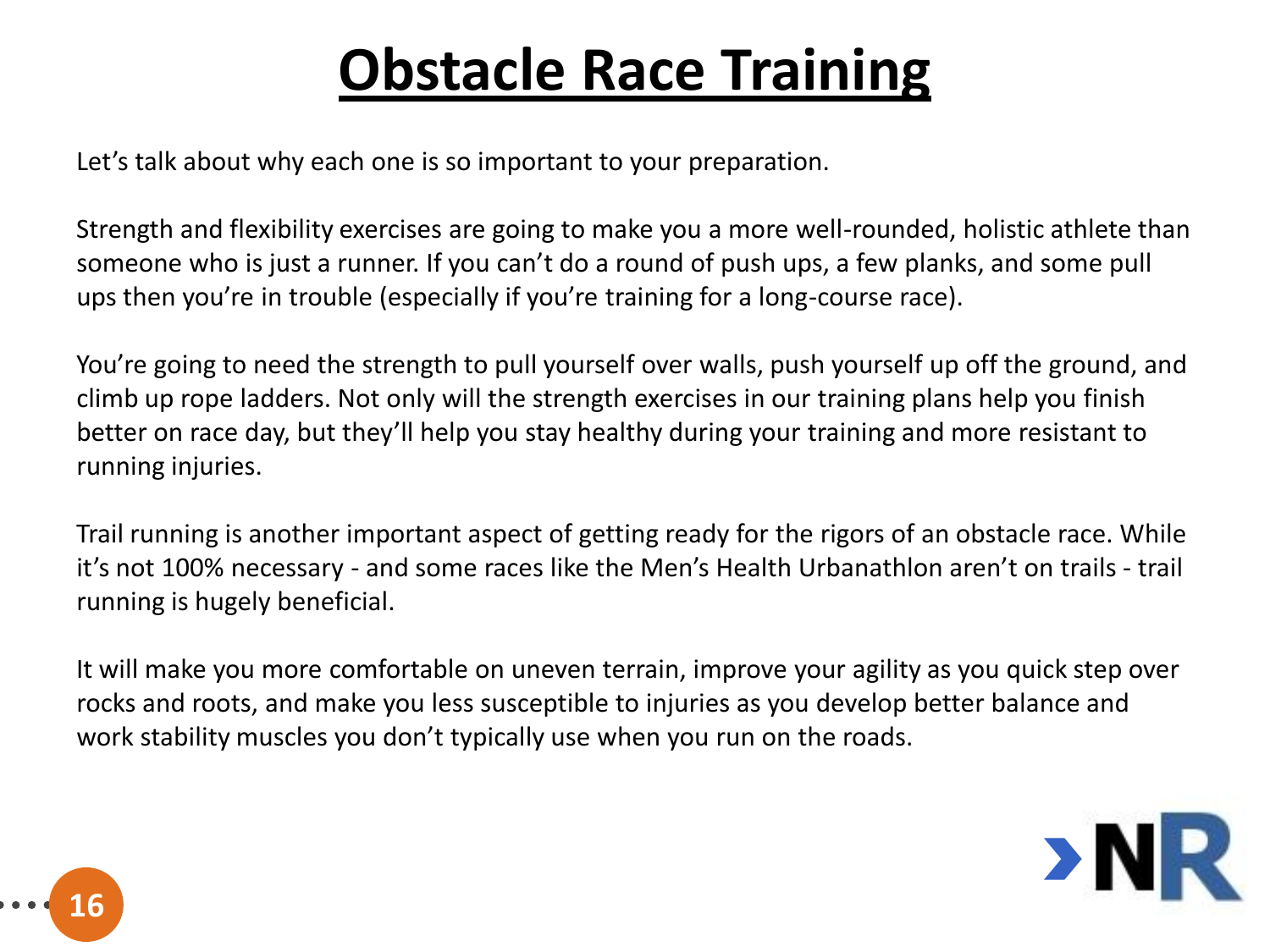Trails also often have frequent turns and elevation changes - just what you're going to encounter during your obstacle race. We don't recommend that you transition all of your running to the trails - dancing over uneven terrain requires more agility than road running and you need to gradually get your body prepared for that. Starting on some easy trails and slowly running more technical trails is a better strategy.

You'll notice that there are no specific trail runs listed on the training plans. This is by design - not everyone will have access to them and we don't believe they're a necessity (though, they're really helpful).

Instead, we recommend choosing one easy run per week to do on trails if you have them nearby. Use whatever is available: a national or state park, dirt walking trail, grass fields, or even crushed cinder walking paths that wind around turns and have slight elevation changes.

Circuit workouts combine the two most important elements of your training: running and strength exercises. These sessions will closely mimic what you need to do on race day: run, obstacle, run, obstacle, repeat.



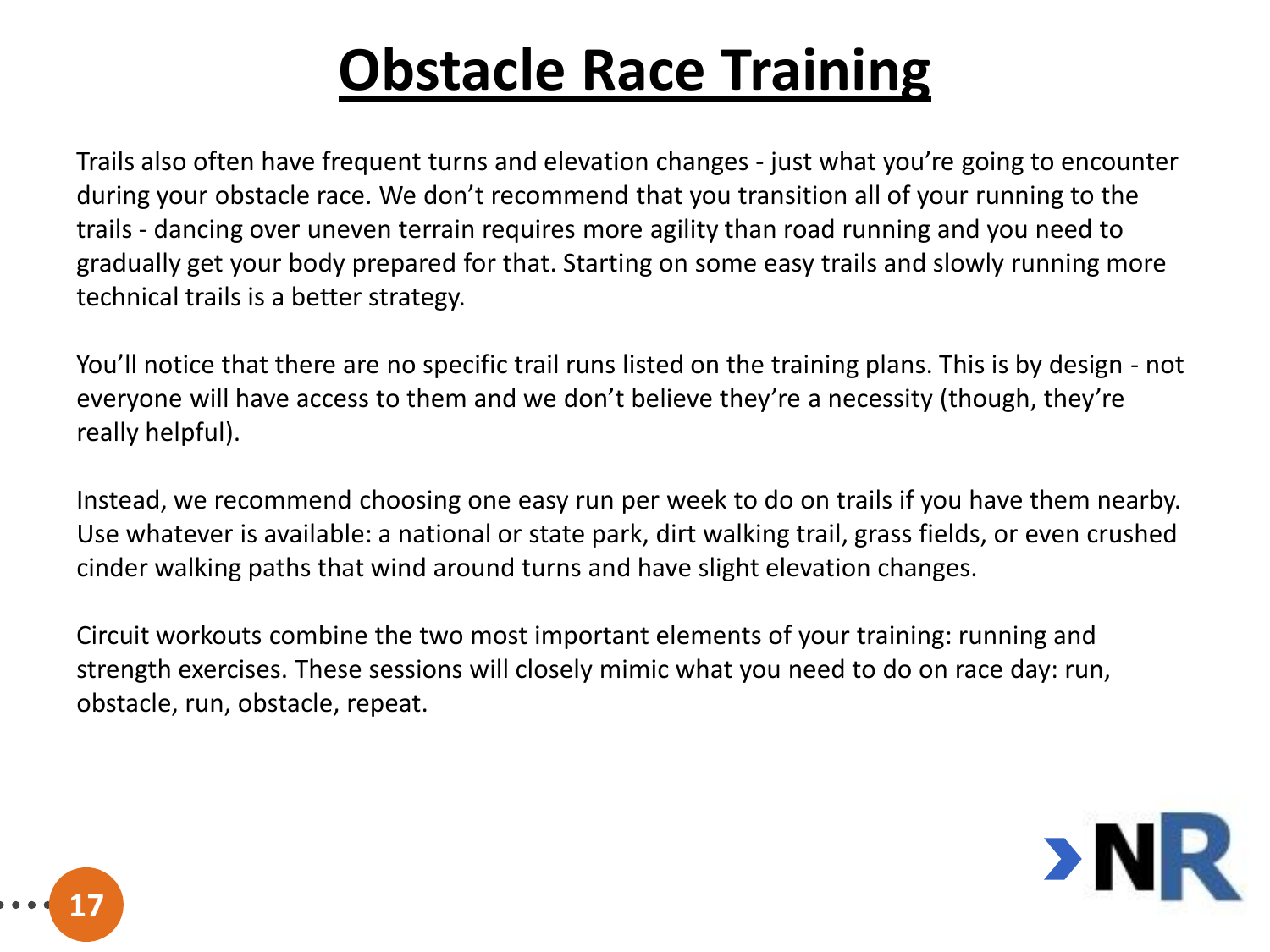They're crucial because they teach your body to perform different movements when you're already tired. Push, pull, run, climb, run, crawl, push, run, pull, jump, run. It's exhausting but damn effective!

A circuit works by having you run for a certain period of time (or distance) at a certain pace. Then you stop and complete a series of exercises to approximate the demands of an obstacle before you keep running. This pattern is repeated several times depending on your fitness level and the type of race you're training to complete.



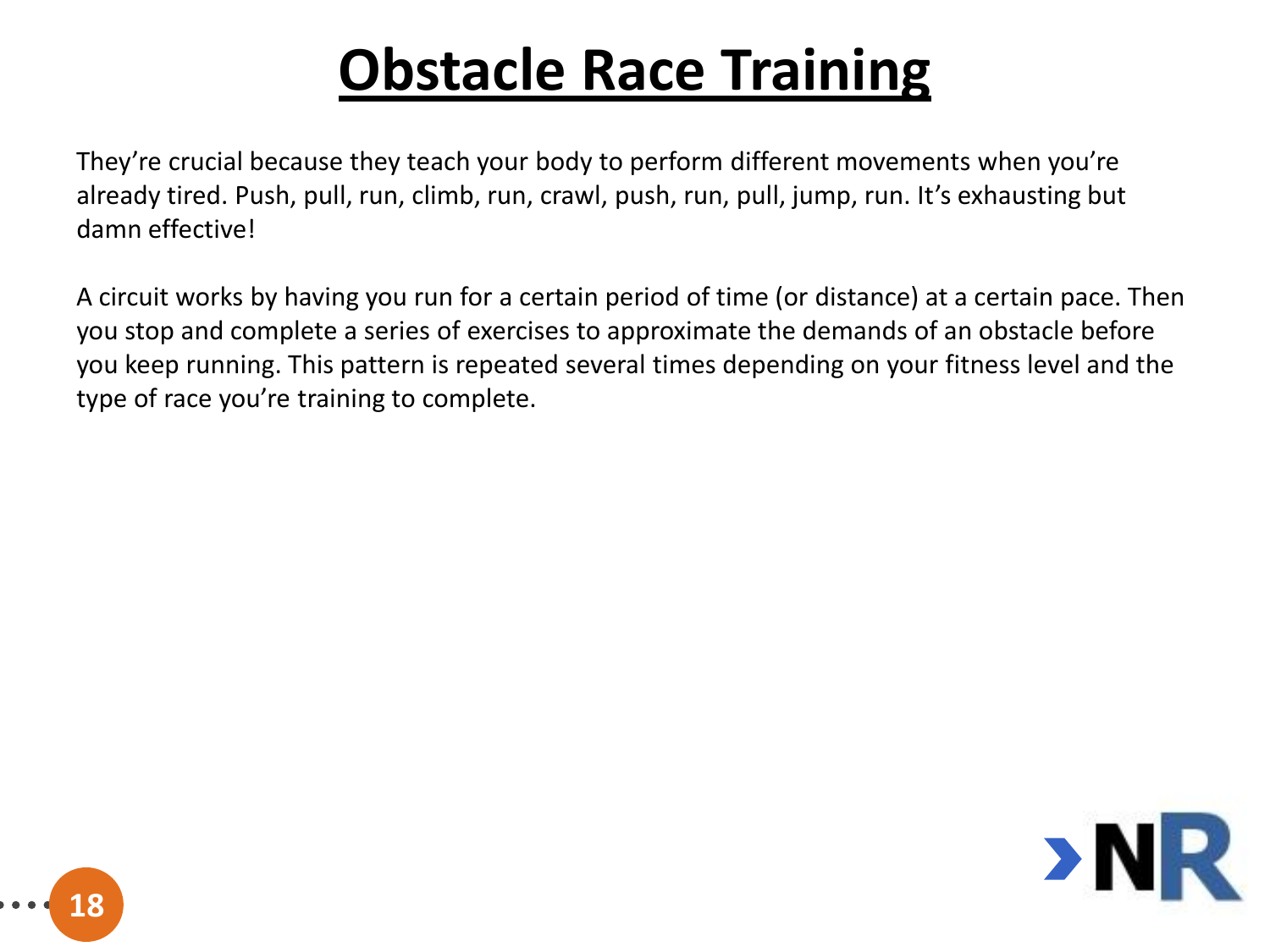#### **How to Use Your Training Plan**

All of us have different schedules and preferences for how we run our weekly workouts. No matter our differences, there are several principles that you should use to structure your week for the best chance of success in your obstacle race.

These training rules will help you recover well from your faster sessions and long runs while ensuring you're still doing the right workouts to finish your race strong.

**Rule #1:** Never schedule a long run and a fast workout (or circuit workout) on back to back days. Both of these sessions are high-effort and will put a lot of stress on your body. Make sure you take at least one day of easy running – or a day off – in between these two types of workouts. You want to make sure you're allowing yourself enough recovery.

**Rule #2:** Always do your warm-up routine but if you need to save time then cut your post-run routine short. Your pre-run flexibility routine helps prepare you for your run and warms up your muscles, helping you prevent injuries and maximize your performance.

If time is short, you can skip your core or strength workout that's scheduled after your run but try to fit it in later in the day. Just 5-10 minutes can help you prevent injuries.



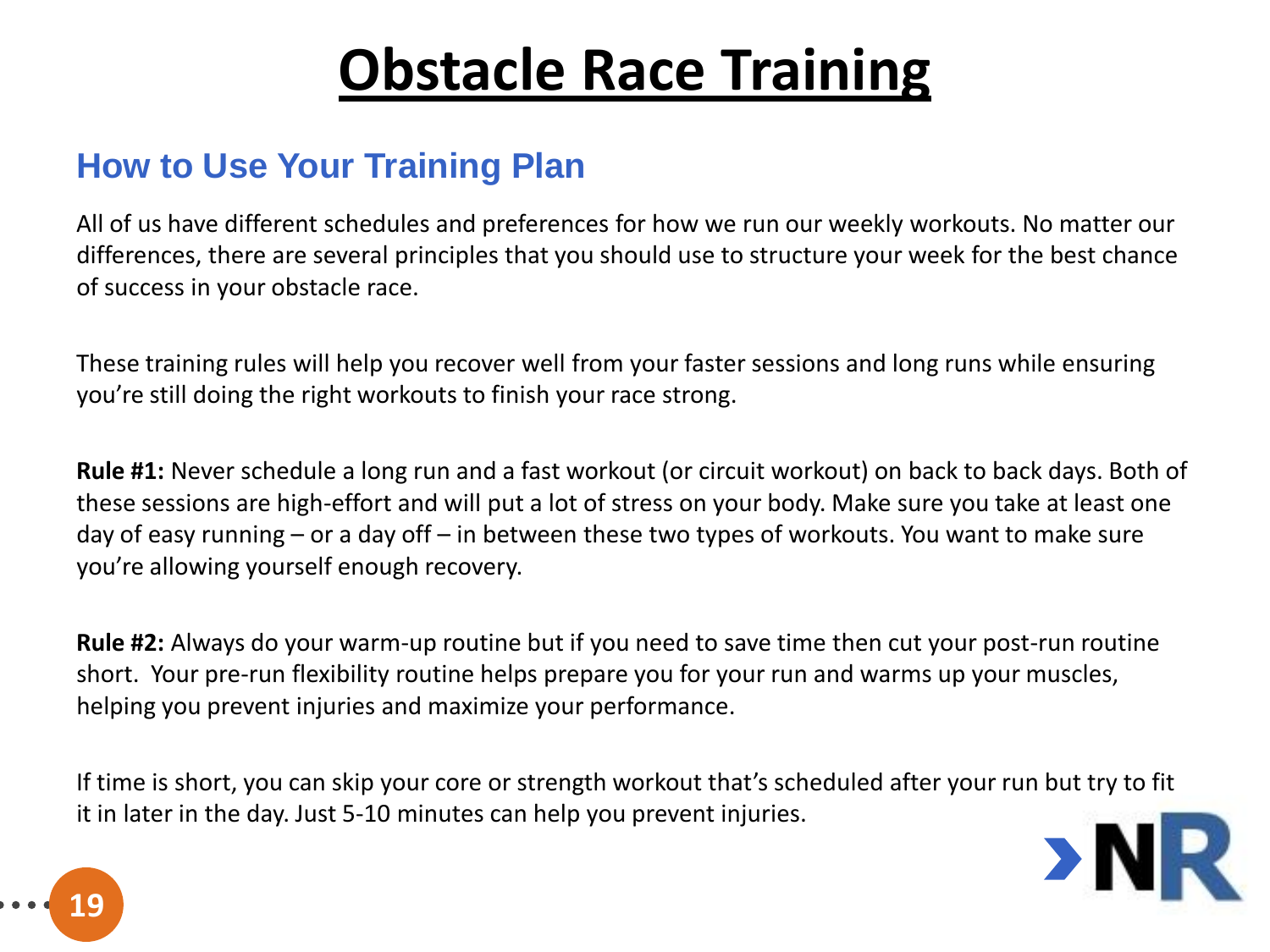**Rule #3:** Prioritize your most important runs. Your most valuable workouts (in order) are your circuit workout, long run, fast workout (if you have a second workout during the week), and finally your easy/short recovery runs. If you must skip a run, then you can skip an easy short run.

**Rule #4:** Consistency is king. Choose when you'll run your fast workout and long run – and then try your best to stick to that schedule for the remainder of the training cycle. That will make it easier to get in these key workouts while keeping the rest of your week flexible to do your easy recovery runs.

**Rule #5:** Do your strength workout after an easy run. We want you to prioritize your hard days but also your easy days - including the days you're not running at all. You could space things out and do your strength session on a day you're not running, but that could mean you're not taking any days off completely.

It's important to ensure you're well recovered from those high-quality days so we want to encourage you to combine an easy run with a strength workout. This will leave you with 1-2 easy runs (and no strength workouts) and 1-2 days completely off from exercise depending on your training plan. Enjoy yourself on these off days and prioritize full recovery by getting a lot of rest.



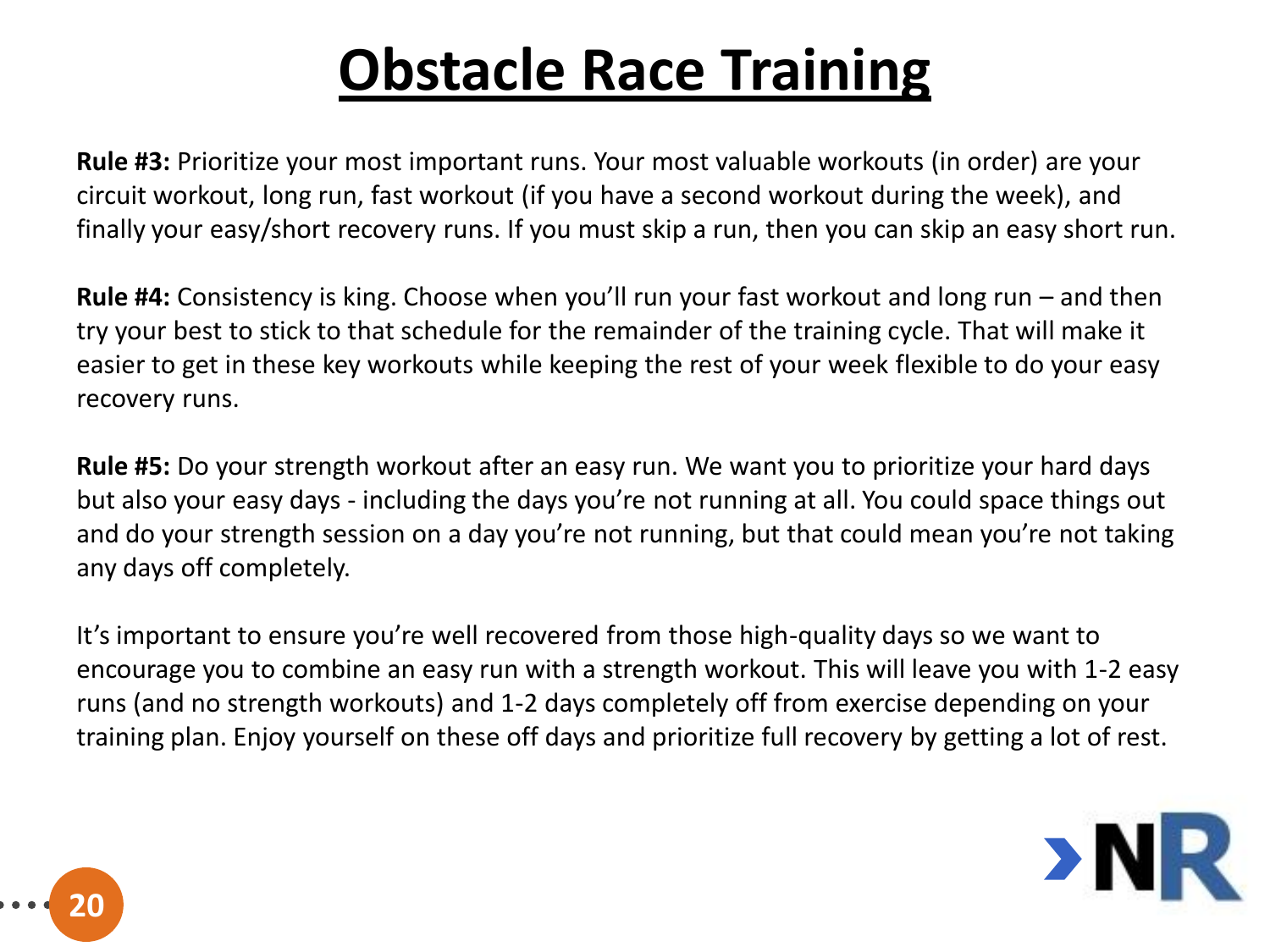You may also be wondering what to do if you don't have a track to run your workouts. The Circuit Workouts are measured in meters from 300m to 800m depending on the length of the race you're training for and your current fitness level.

Here's a useful chart to convert meters to time so you can do these workouts anywhere:

| <b>METERS</b> | <b>TIME</b> |
|---------------|-------------|
| 300m          | 1:00        |
| 400m          | 1:30        |
| 600m          | 2:30        |
| 800m          | 3:30        |



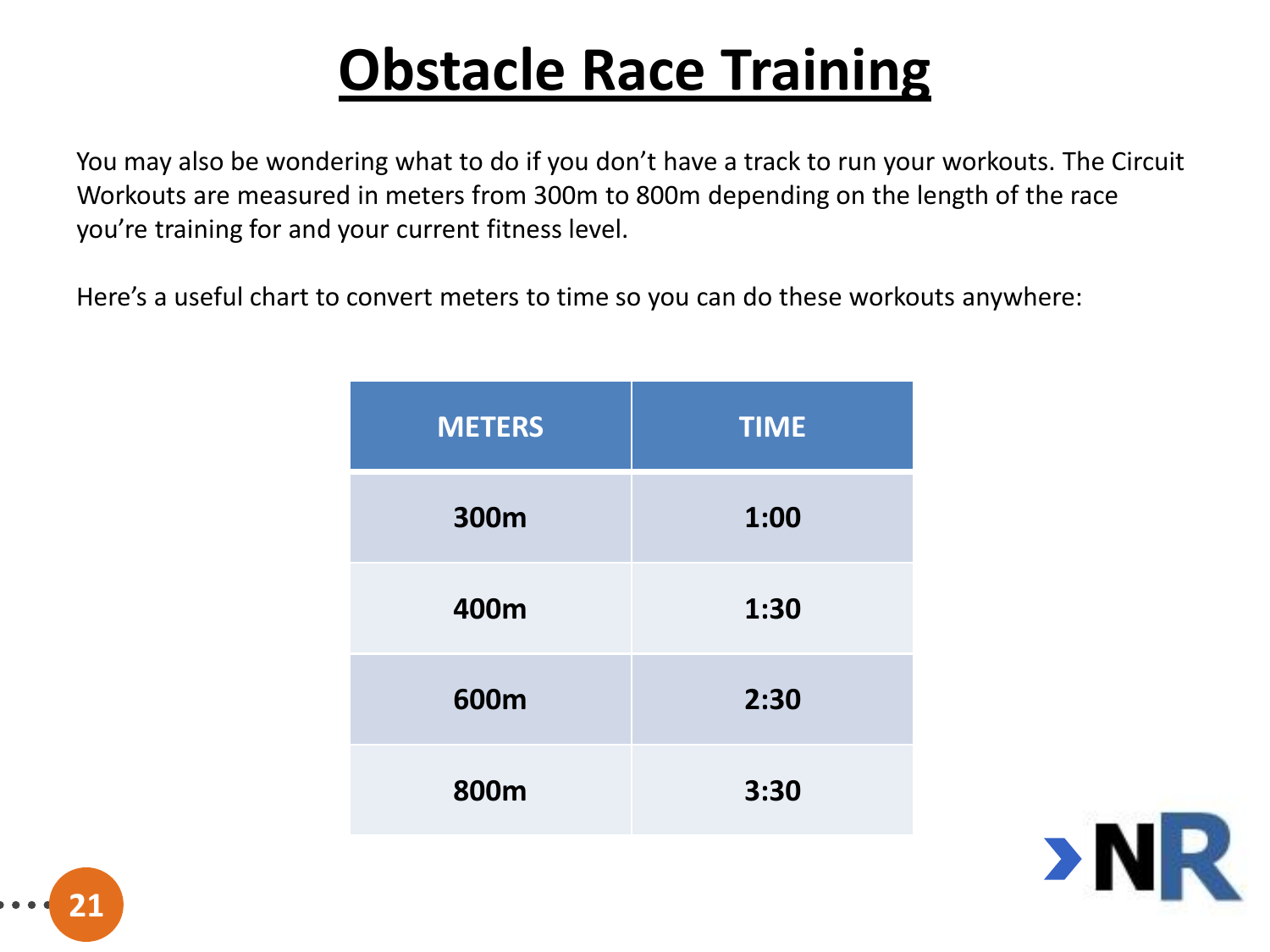No training plan is executed perfectly but remember that it's more important what you do most of the time than what you do once in a while. A skipped workout or long run once or twice in a training cycle is fine – as long as it's rare. Don't let perfection become your obsession.

If you're not sure whether to choose the Beginner or Advanced training plan for your race distance, my suggestion is to be conservative and choose the Beginner option. Flexibility is built into each plan so you'll have the ability to increase the mileage of your maintenance runs (those runs that aren't a fast workout or long run) to increase the plan's difficulty.

Then when you're ready to take your training up a level for your next obstacle race, you can graduate to the Advanced training plan with longer workouts and more mileage.

Remember to take a long-term perspective with your training: it's often best to do slightly less than you think you can handle to make sure you don't over train or set yourself up for an overuse injury.

**Consistency over time is much more important than brief periods of higher mileage workouts.**



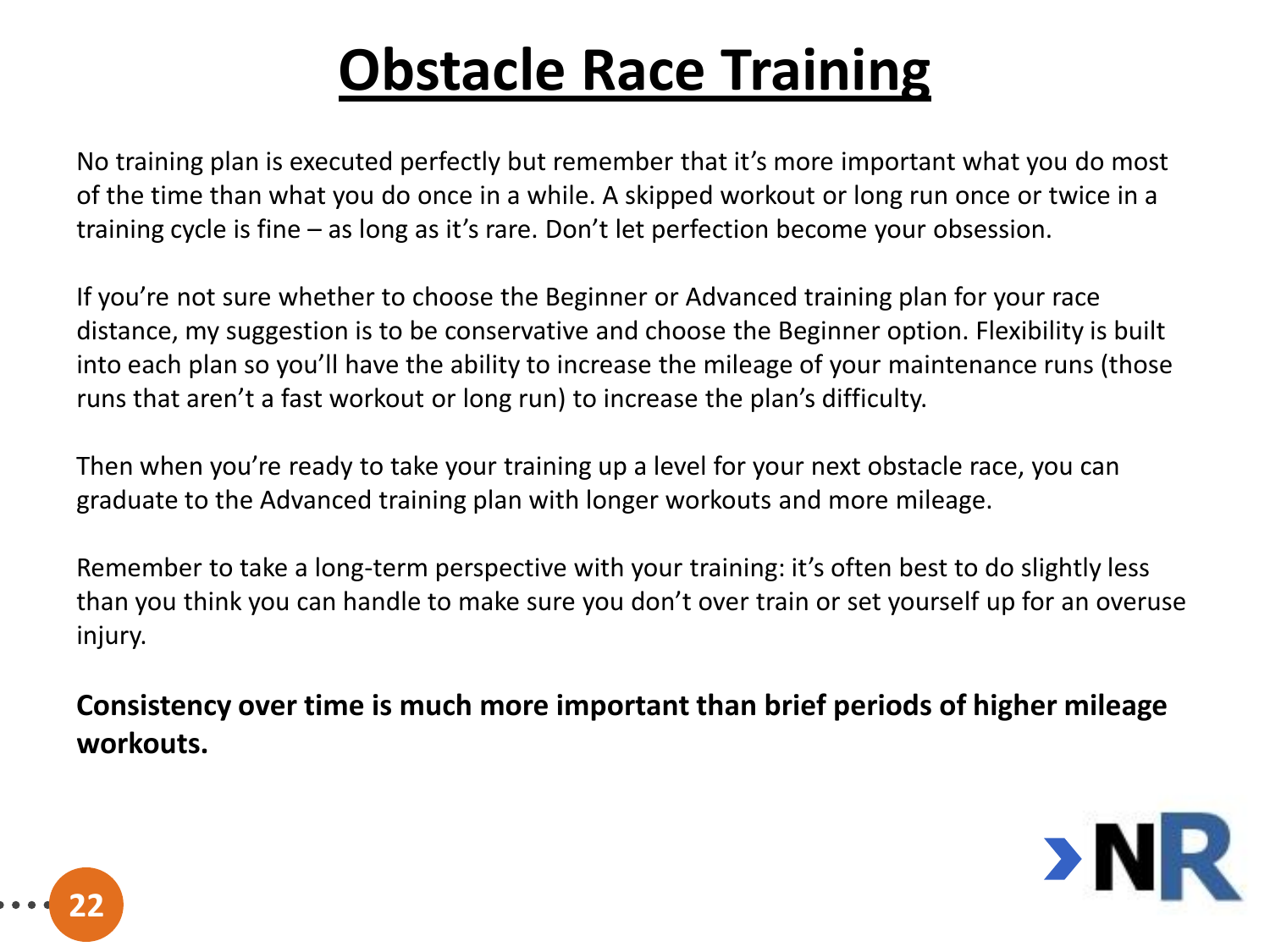#### **Gear & Apparel Recommendations**

The beauty of running - including obstacle races - is that you don't need much gear to be successful. If you're a true minimalist, a good pair of shoes, shorts, and a t-shirt is all you need to be successful.

We're big fans of minimalism - or doing what you need to do with the least amount of gear, distractions, and stress. But we also know that certain pieces of gear and apparel can enhance your workouts and give you valuable data that you can use to inform your training.

That's why we've compiled our favorite pieces of training gear and gadgets from what's available on the market. You don't need everything on this list, but pick and choose what works for you.

**Heart Rate Monitor (HRM):** This gadget is comprised of a strap that goes around your chest and a regular looking watch. The strap measures your heart rate and communicates that data to your watch so you can track it during your workout.

Many HRM's have useful functionality that enables you to set a heart rate zone and then the watch will beep if you are outside of this zone. It will also measure your lowest, max, and average heart rate for the duration of the workout.



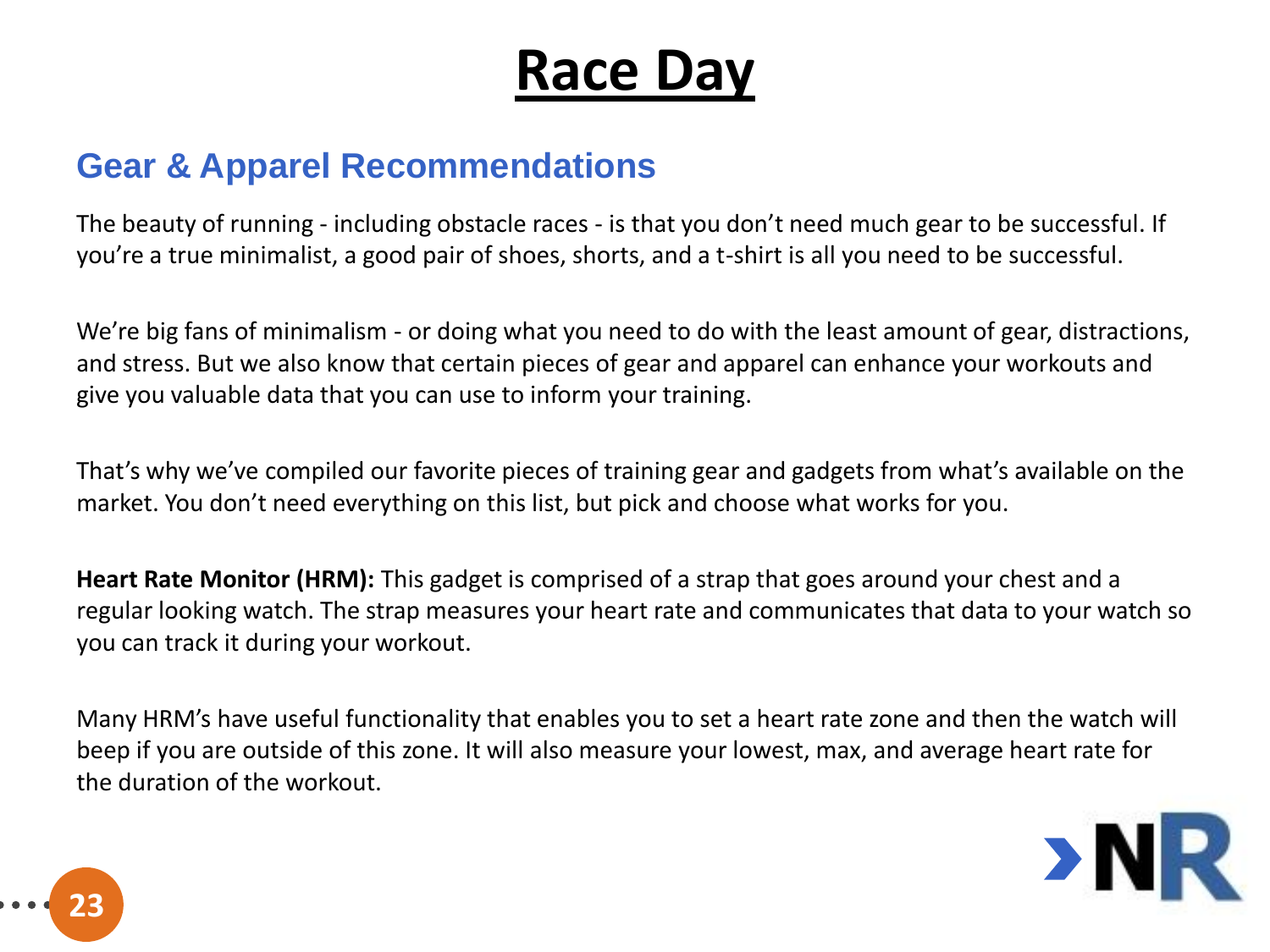HRM's are useful for particular workouts, especially easy runs (to make sure you don't go too fast) and tempo runs (to make sure your heart rate stays in the correct range).

**Running Shoes:** This one's a no brainer! There are obviously hundreds - if not thousands - of shoes you can choose from for training and the race itself. Our advice is to simply choose what you're most comfortable with and what feels best on your foot.

There's been a lot of hype about "barefoot running shoes" like Vibram FiveFingers, New Balance Minimus, or Merrell Trail Glove. These shoes are useful tools to help you develop a more economical stride, improve your foot and lower leg strength, and ultimately make you more resilient to injuries. But they're not a panacea.

In fact, if you're not used to these highly minimalist running shoes, then we don't recommend you jump into wearing them for 100% of your running. Instead, try a neutral trainer like the ASICS Speedstars, Adidas adiZero Boston, or the Saucony Kinvara.

**GPS Watch (Garmin):** The cost of GPS watches has come down recently, making them more accessible to runners. Most importantly, they allow you to track distance and pace so you know how far and fast you're going.

**24**

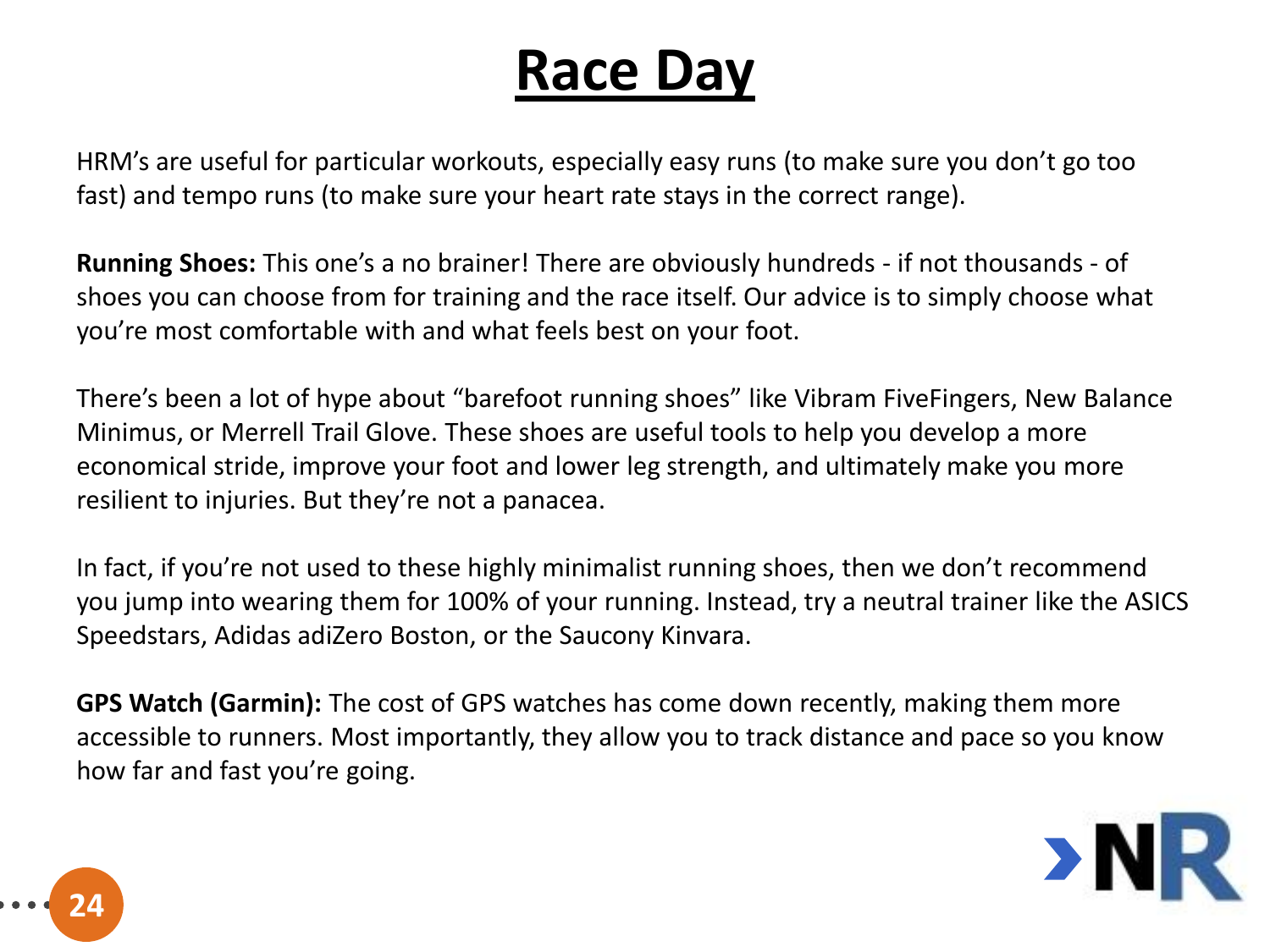Depending on satellite coverage, terrain, tree coverage, and elevation changes these watches obviously aren't 100% accurate but they can give you a good estimate of how well you're running.

**Wrightsocks**: What runner hasn't gotten a blister? Fortunately, sock technology has improved dramatically over the last 20 years so you don't need to wear cotton tube socks like your Dad. Instead, we highly recommend Wrightsocks.

Wrightsocks are a synthetic polyester fabric that wicks sweat away from your skin so you won't get soggy feet during a particularly long or hot run. But most importantly, they actually have two layers of fabric so if there is any rubbing, it takes place between the layers of the sock - rather than against your skin.

**Running shorts**: We know they're short. And there's that weird liner in them (so you don't have to wear underwear). But running shorts are built that way for a reason: they enhance your performance when you're out running.

Mesh shorts or polyester soccer shorts require you to wear underwear, which is only going to increase your risk of chafing. Plus, running shorts are short so that you won't get bogged down by heavy mesh around your knees.



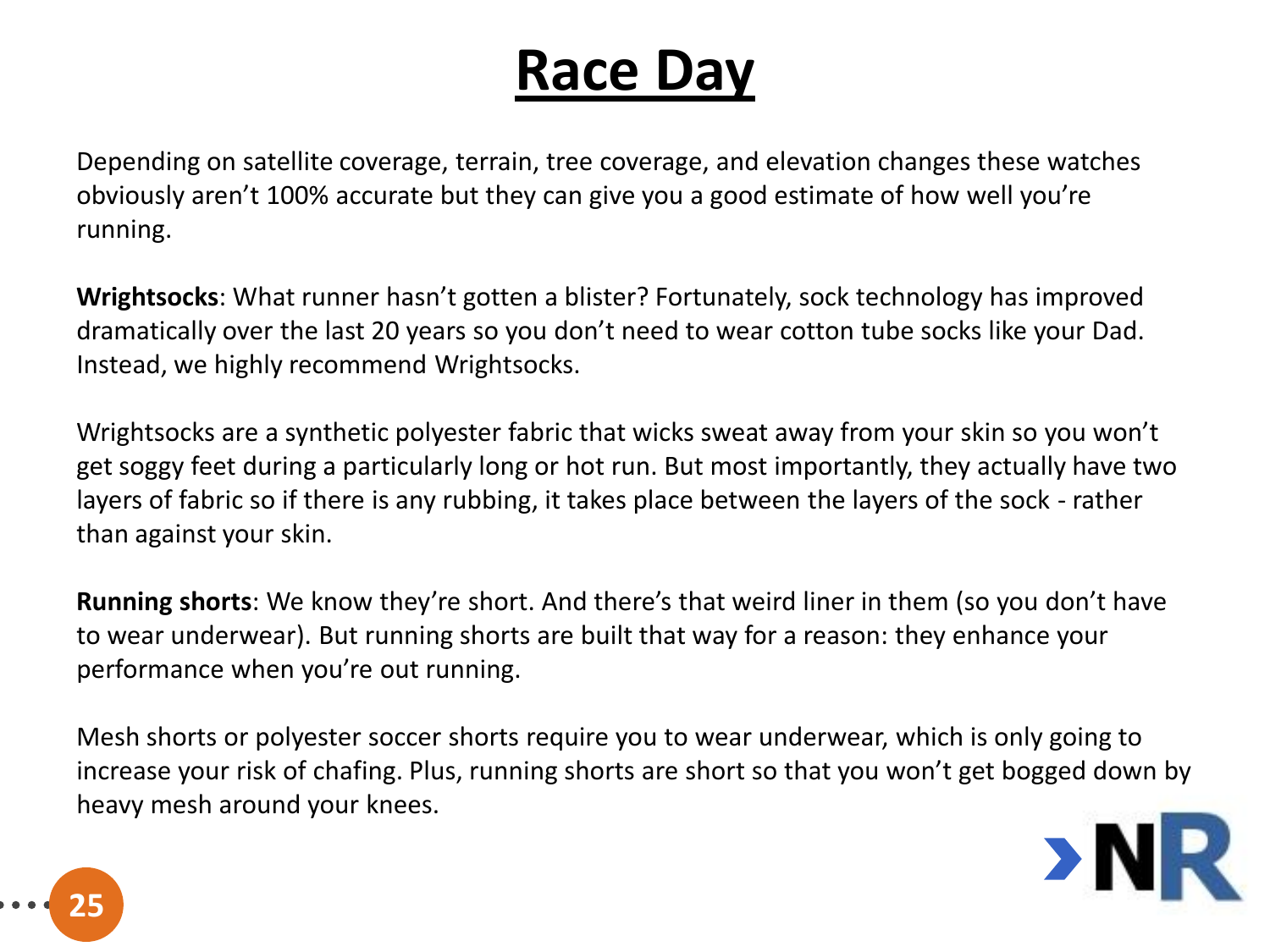When you're crawling through mud or high-stepping through rubber tires, you'll be grateful that you have a good pair of running shorts that let you move adequately.

**Performance Singlet**: This isn't a necessity but it's a "nice-to-have," especially if you're working out in hot conditions. A singlet is like a tank top except it's cut a little differently to help reduce your chafing risk. If you've ever seen a professional runner racing on the roads or track, he was wearing a singlet.

Not only will you get less chafing with a singlet, but the fabric is usually polyester which wicks sweat off your skin and stays relatively dry. It also has less fabric - so you'll be carrying less weight around when you get soaked with water or mud during your race.

**Camelbak**: You'll only need one of these backback hydration systems if you're doing a particularly long race like the Tough Mudder, which typically take over three hours, and need to replace fluids along the way.

These are basically water bottles in the shape of backpacks that have a straw coming out of the top of the bag. You can easily sip your fluids as you're running, perfect for those who hate carrying things in their hands.



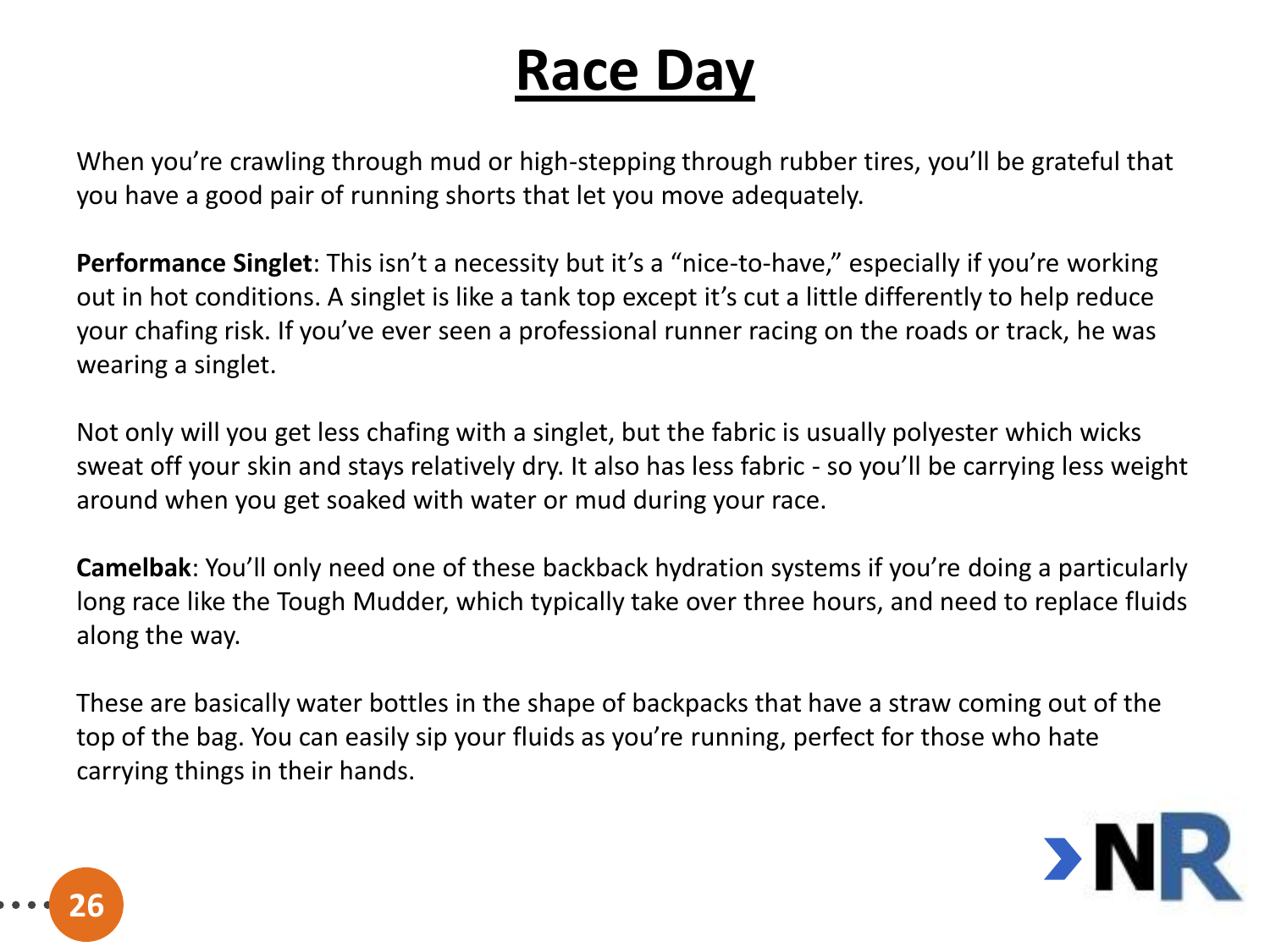**Foam Roller**: Massage is expensive. A foam roller lets you easily do some self-massage for less than twenty bucks in your own living room.

These are highly recommended for everyone so you can work out any tight areas, muscle adhesions, or potential scar tissue that you might have from previous injuries or tough workouts.

They're easy to use, affordable, and very effective.



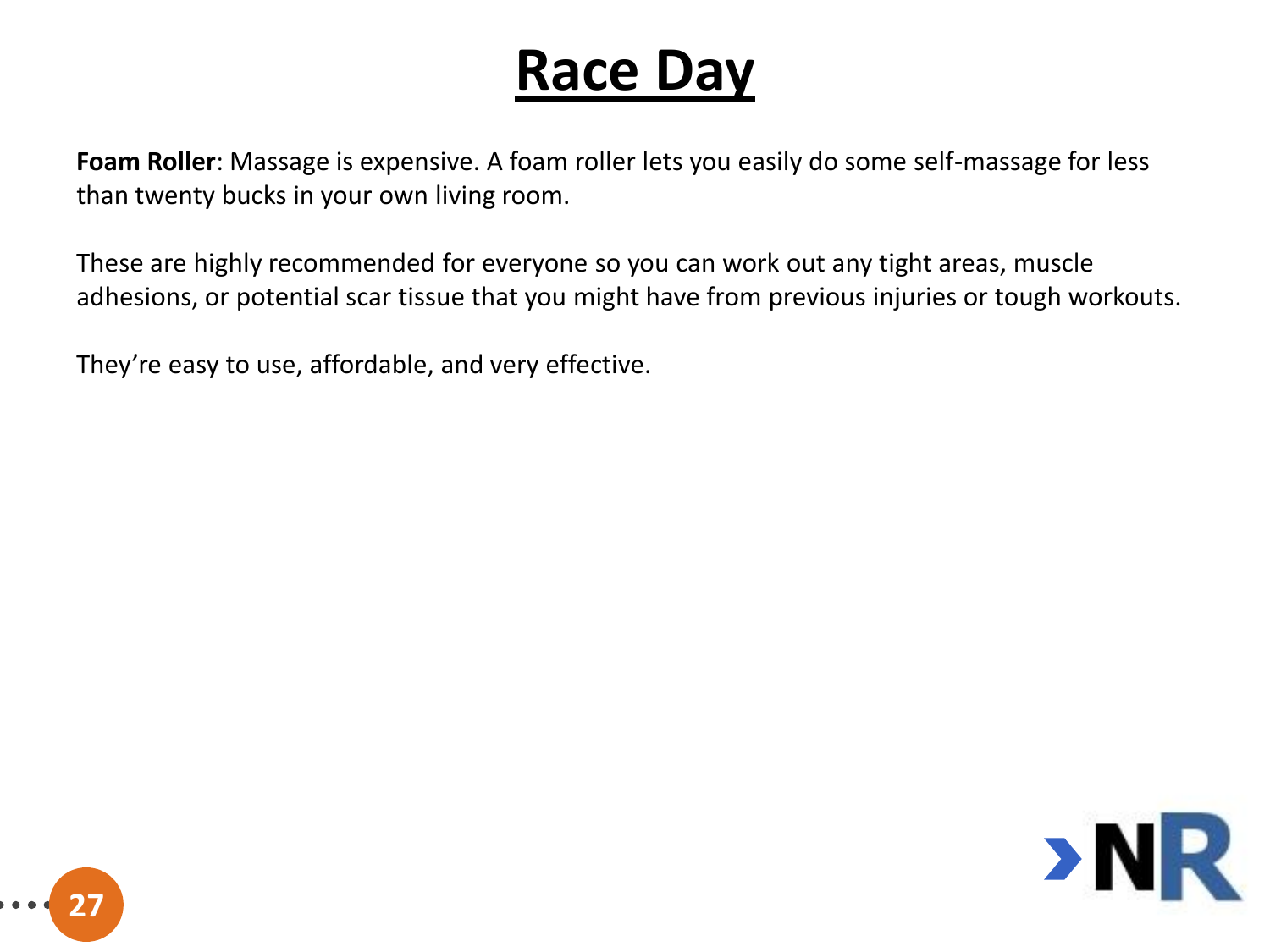#### **Nutrition (Pre-Race and In-Race Fueling)**

First, let's talk briefly about nutrition and diet in general. We don't believe in "traditional diets" unsustainable cuts in calories, dramatic changes in eating habits, and refusing anything that's considered unhealthy. It's not very rewarding nor is it the best long-term solution for happiness, weight management, or optimal health.

Rather than crash diets, it's best to change your mindset about food. Instead of "healthy" vs. "unhealthy" it's best to think of specific foods as sitting on a spectrum of good health. And the best thing you can do is eat real food.

This just means minimally processed with as few ingredients as possible, like high-quality meat, vegetables, fruit, nuts, beans, wild rice and quinoa. This is the stuff that nourishes our bodies and creates vibrant health.

In addition to eating "real" food, the second most important food rule to live by is to cut back on your sugar intake. Unfortunately, sugar is in everything from barbecue sauce and soda to salad dressing. It's everywhere.



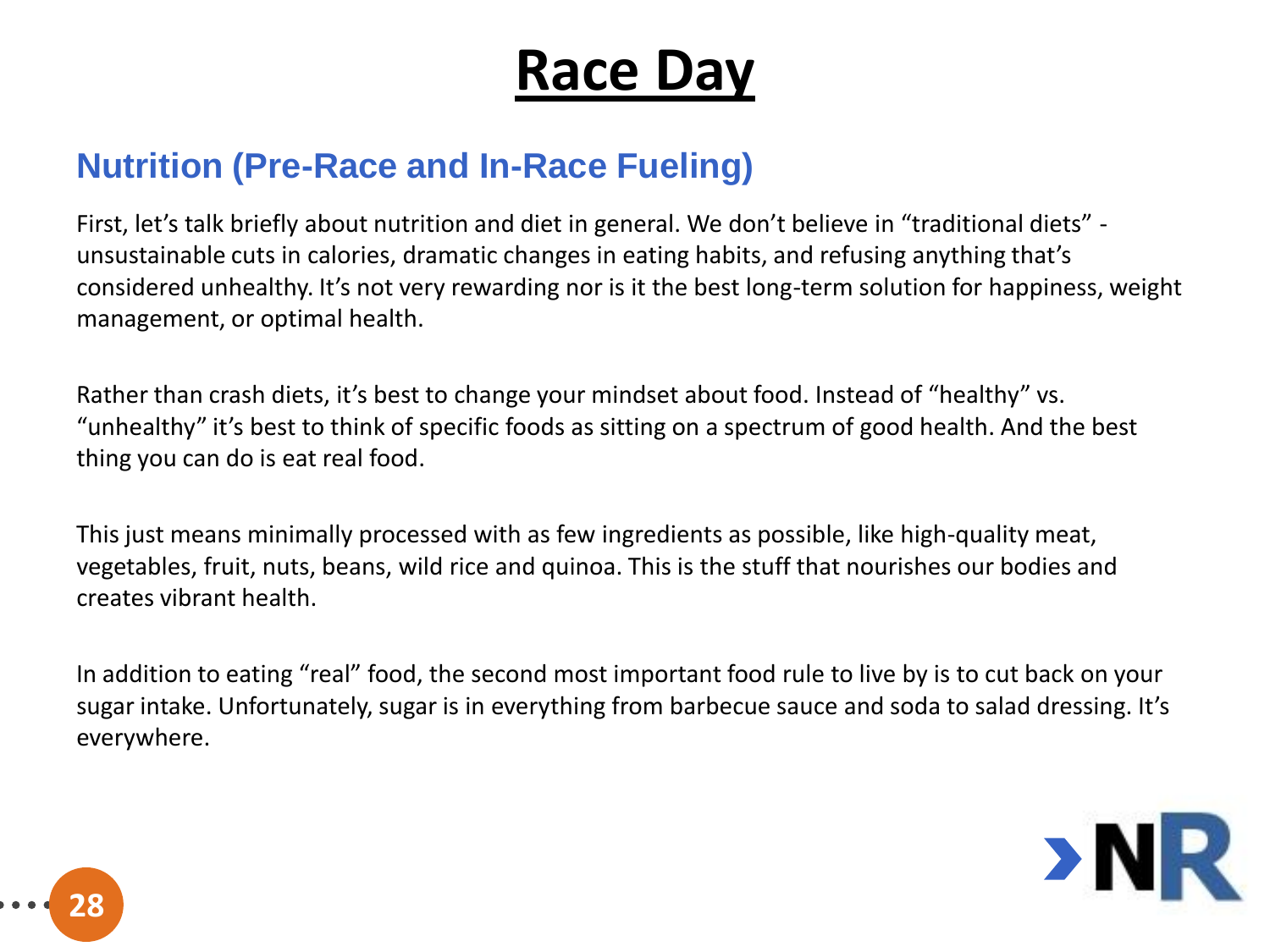Of course, as a runner training for a race you need to be realistic about your carbohydrate levels so eat quality sources of carbs like yams, wild rice, fruit, quinoa, whole grain spaghetti (if gluten isn't an issue for you), and oatmeal.

But on a day to day level there's no need to constantly be carb-loading with empty sources of calories like bagels, muffins, sugary cereal, juice from concentrate, and granola bars. Save that for when you've just completed your race (you deserve it!), a really tough running workout, or long run.

#### **Pre-Race Fueling**

So what's the best meal to have before you race? This is deeply personal and depends on what your stomach can handle, your previous eating habits during training, and how long your race is.



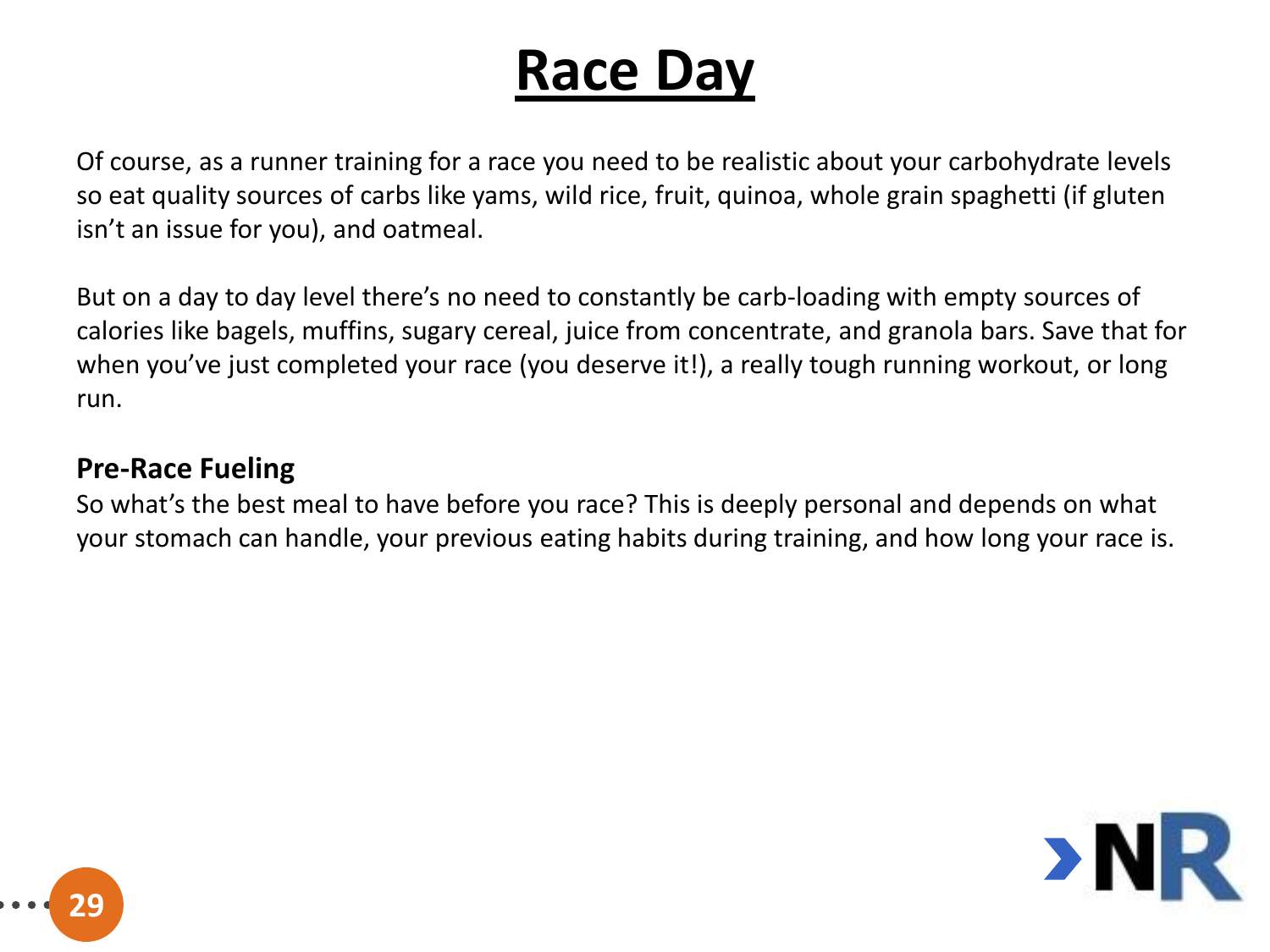#### **Let's go over a few best practices:**

- $\triangleright$  Eat at least 2-4 hours before your race to allow some digestion.
- $\triangleright$  Choose easy to digest foods like toast, oatmeal, bananas, or an energy bar.
- $\triangleright$  Avoid foods very high in fat or protein since they digest more slowly and could leave you with an upset stomach on the starting line.
- $\triangleright$  Eat more (and more carbohydrates) for a longer race like Tough Mudder. You don't need to go overboard on fueling with carbs for a short race like Warrior Dash.

The best way to determine a good meal before your race is to experiment during training. We recommend that you choose 2-3 breakfast options and try them before a hard workout or long run to see how your body responds. You'll never know without experimenting.



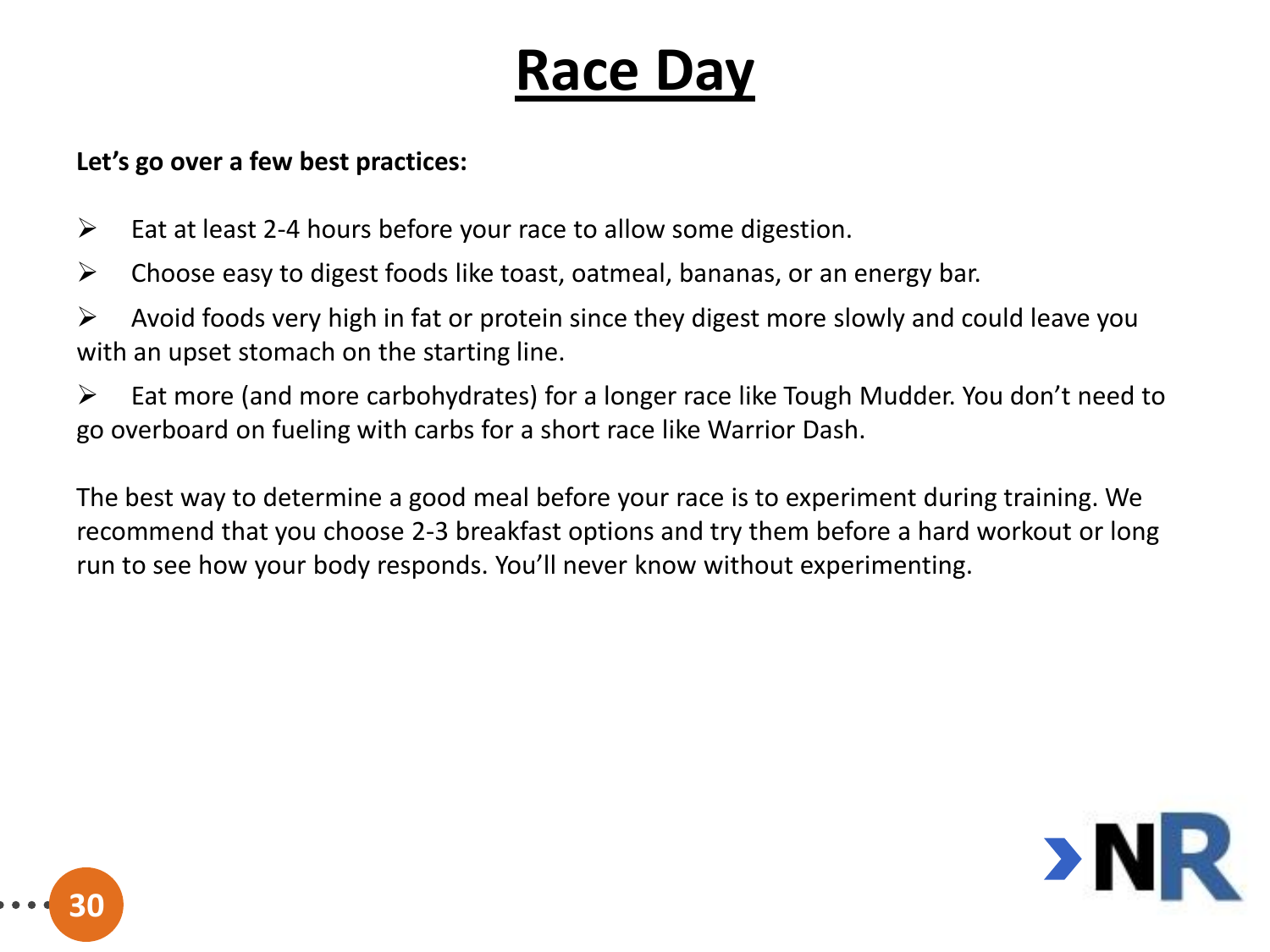After 20+ years of combined racing experience, we have found certain breakfasts to work well to prepare you for a race. Here are several recommendations:

 $\triangleright$  [light breakfast for short races or those with a sensitive stomach] Banana with a tablespoon of peanut butter (or other nut butter)

 $\triangleright$  [average breakfast for short races if you can handle it or slightly longer races] Oatmeal with honey and one scrambled egg

 $\triangleright$  [high calorie breakfast for long races] Oatmeal with honey, energy bar, one scrambled egg

These breakfast options are in the 200 - 600 calorie range depending on portion sizes and provide plenty of carbs to fuel your run. Race day is one of the few times when you can go really wild with carbohydrates to maximize performance and recovery.

#### **In-Race Fueling**

Fueling during the race itself is fortunately a simpler task. Eating whole foods during a race is difficult - plus they're harder to carry with you - so we don't recommend that. A better alternative is to eat something specifically designed for athletes.



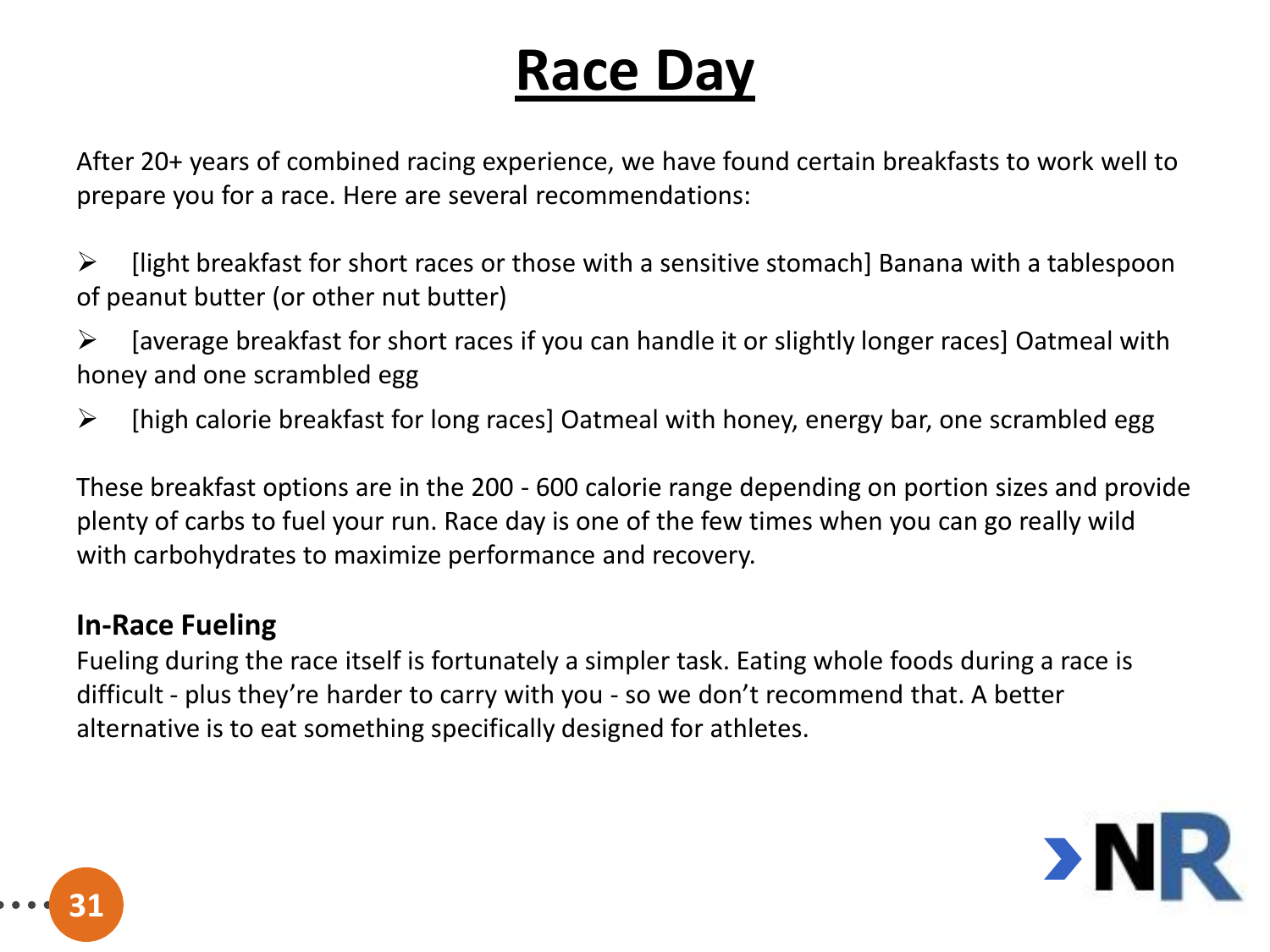The best options available include gels, energy blocks (both best for shorter races), and bars (for longer races). These are easy to digest so they help reduce the risk of you needing the bathroom halfway through the race. Nobody wants that.

Plus, these fuel sources are portable and you can easily stash them in a pocket, camelbak compartment, or even in your sock.

Even for a long course of up to 12 miles like the Tough Mudder, you won't need too many extra calories as long as you had a good breakfast. For most athletes, the equivalent of 1-3 gels or one energy bar - or 100 to 300 calories - during a 2-4 hour event should be sufficient.

Fluid intake is another important consideration, especially for races longer than 90 minutes. The standard recommendation is to take in 6-8 ounces for every half hour that you're exercising. This is a little extreme - if you start the race hydrated then you should only need 2-3 cups of water or electrolyte drink (like Gatorade) for a 2-4 hour event.



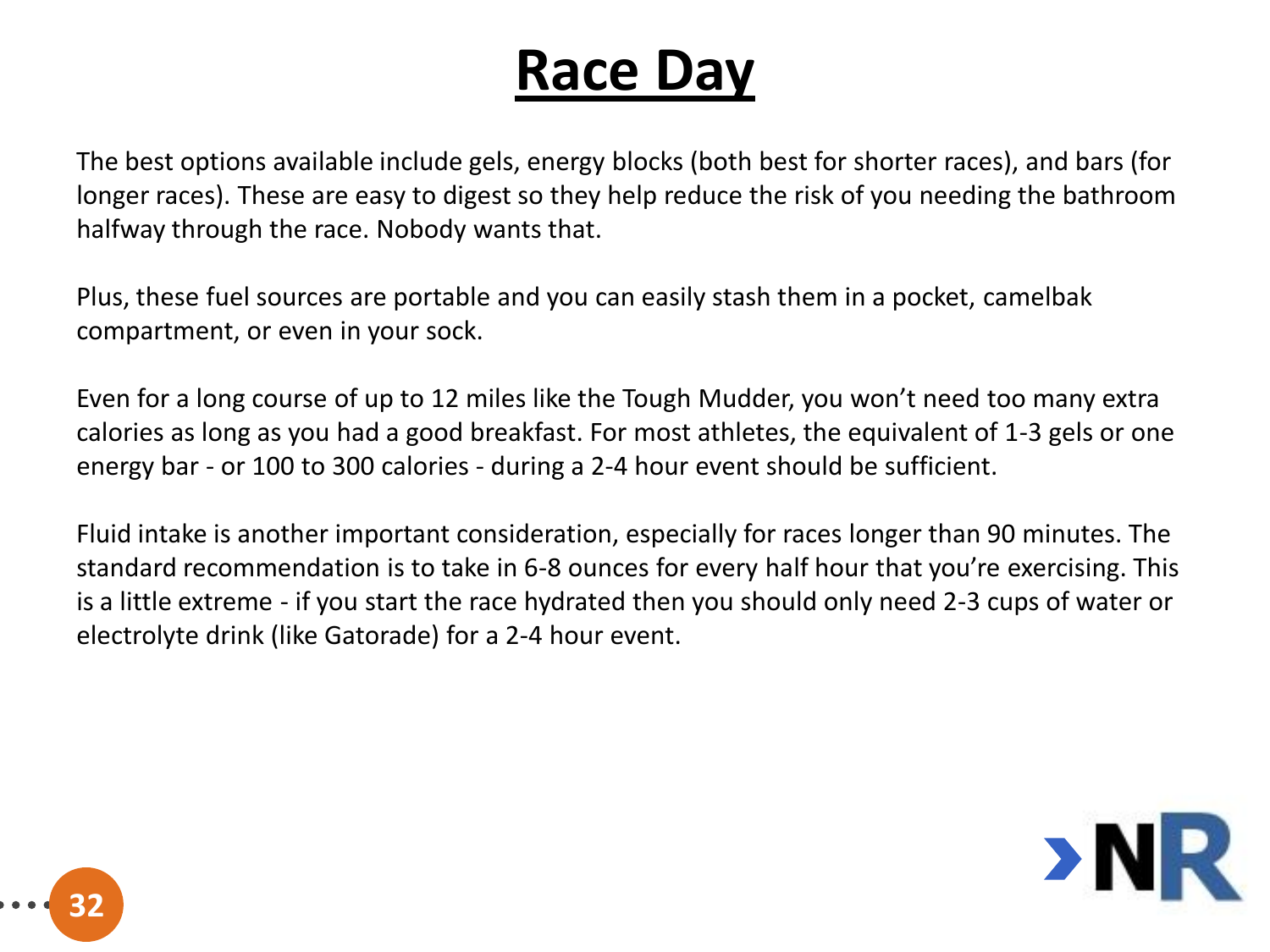New research casts doubts on the conventional wisdom that "any dehydration will negatively impact your performance." In fact, one study showed that the fastest marathoners were also the most dehydrated. As long as you start hydrated and prioritize hydration after your race you'll be just fine.

Even more interesting, over-hydration can be even more dangerous than dehydration. Don't think you need to drink liters of water during a race - you don't.



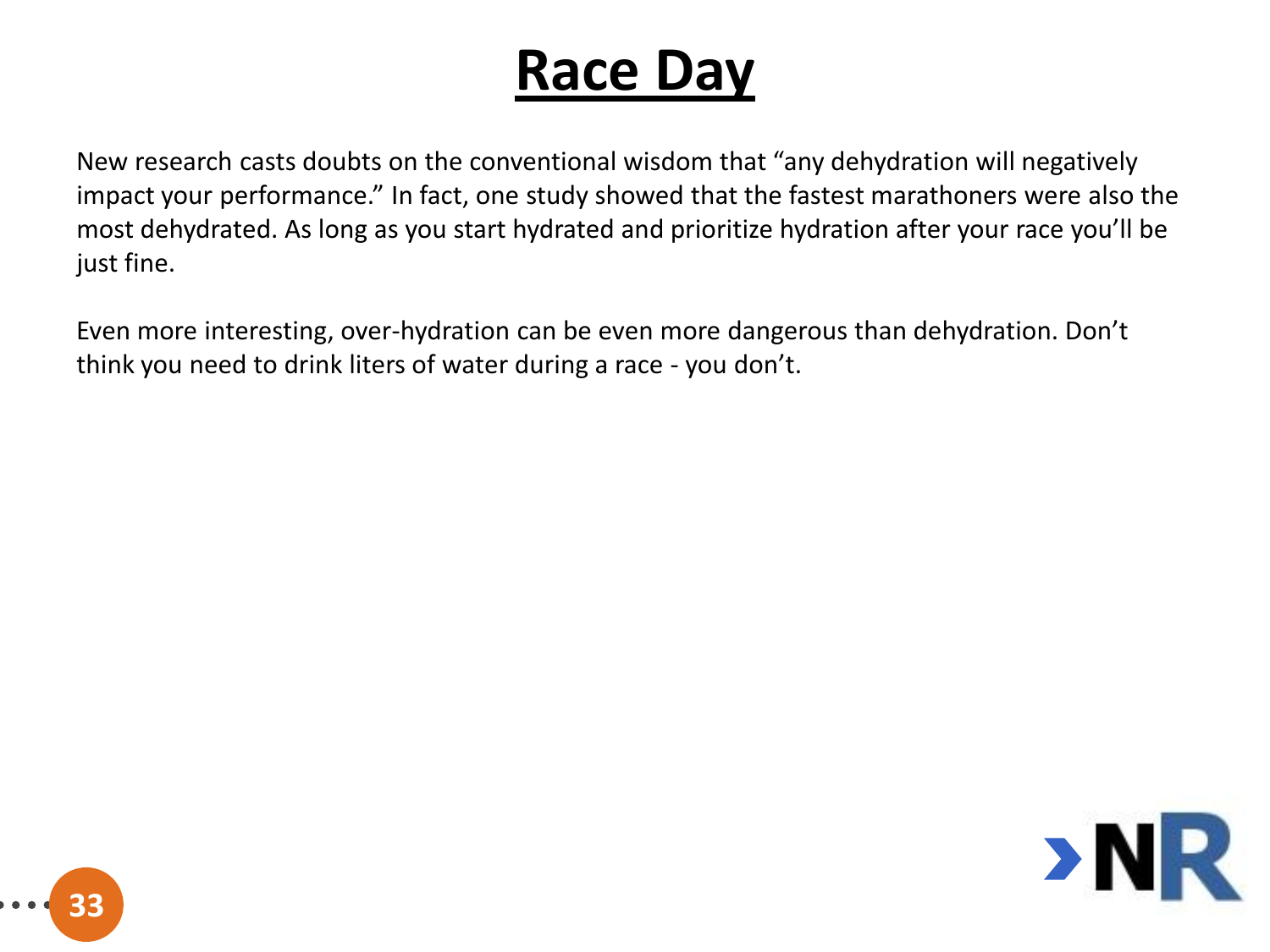#### **Hacking the Course**

If you're a Type-A runner and want to go above and beyond normal training, you can do more research to get an advantage on race day. These strategies are certainly not necessary but they may help you understand the course more completely and better mentally prepare you for what you'll be facing on race day.

Study the race website. Ever race should have a website with a ton of information available that you can use to learn more about the race, amenities, and the venue itself.

Let's look at Warrior Dash as a good example. Each of their races has the course laid out with expected obstacles (they never tell you exactly which obstacles they'll use for your particular race) online, so you can see the shape of the course. This is valuable because it may start with a significant straight section (meaning it might be a fast start) or a lot of turns (a slow start).



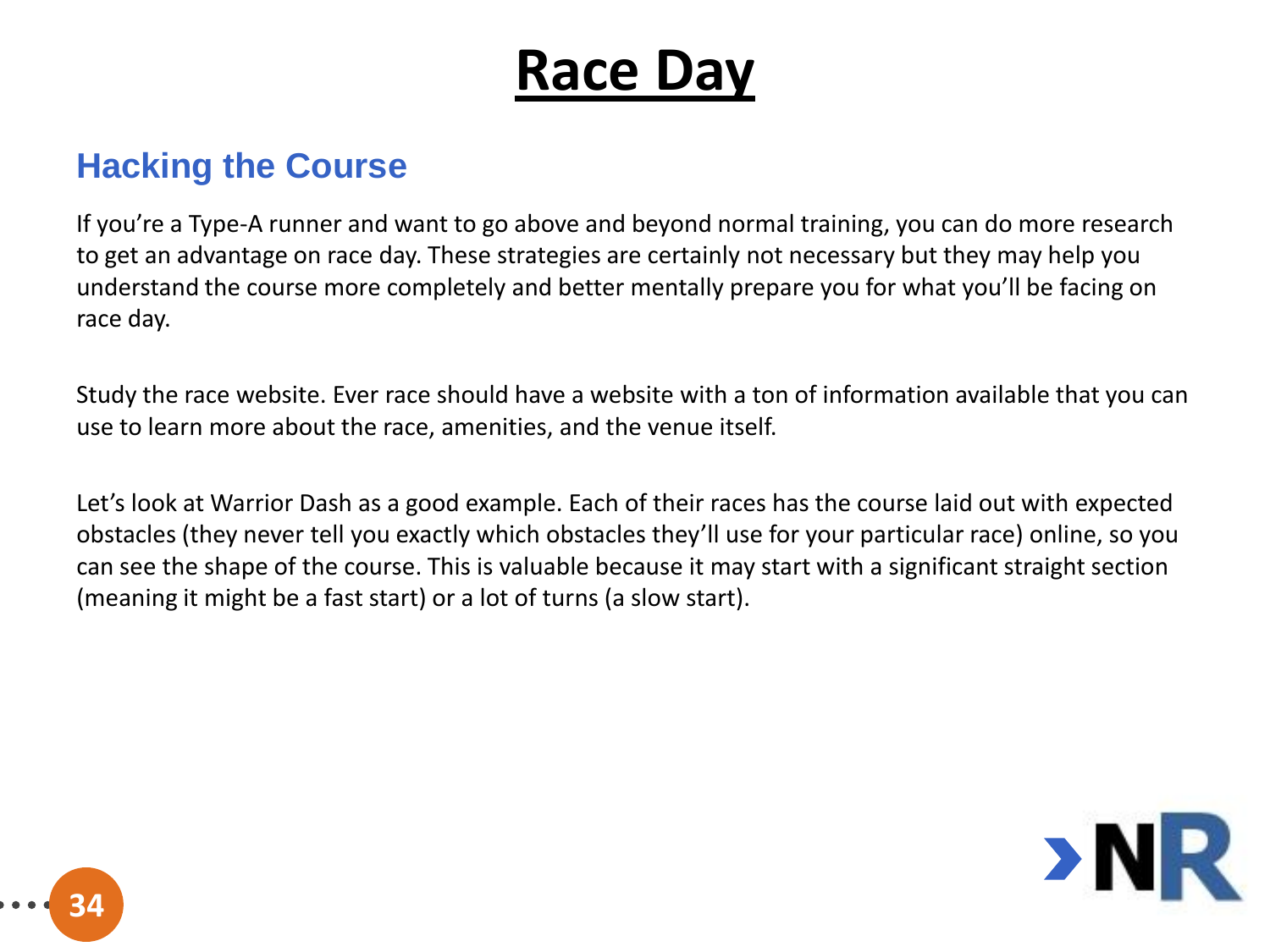Here are a few other things to look for when researching the race website:

 **Parking** - is it far away from the race itself? Is there room for you to do your warm-up routine without getting hit by a car (safety first!)? Can you run straight from your car to the starting line?

 **Bathrooms** - How many are being provided and how many athletes are participating in the race? Where are they located? Planning this part of your day could mean the difference between success and failure!

 **Amenities** - does the race provide water/food before, during, and after your event? Are there places to sit and hang out? How will you be able to wash mud, blood, tears, and the stench of victory from your filthy body after the race?

One of the most overlooked ways to research your race is simply talking to others who have already completed it! Find athletes from years past in your circle of friends who did the race at the same location - or talk to people who ran in a prior heat on the day of the race.



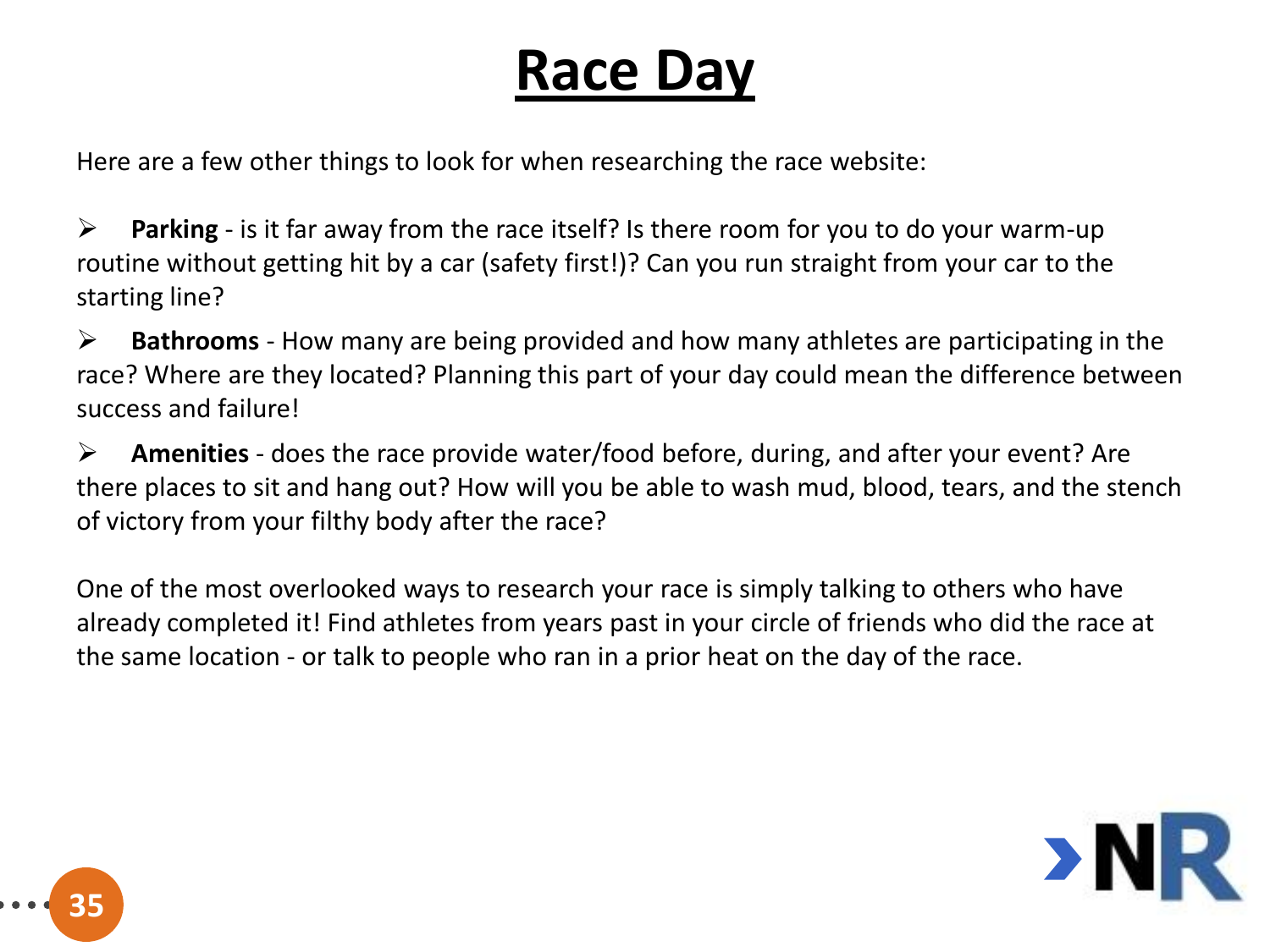Pick their brains on the most difficult obstacles, the footing of the terrain, unexpected surprises, anything specific to look out for, and their most important piece of advice. Obstacle racers rarely go this in-depth when they scope the course beforehand, which means you're going to get a big advantage!

Feel free to also contact the organizer and ask the same questions before race day. They may be able to tell you more specifics about the obstacles, terrain, and the type of course that they're planning. You should also inquire about the exact distance since obstacle races are notorious for being longer or shorter than advertised.

Live close to the race site? Drive out there and have a look yourself! While the course may be closed off to runners or the general public, you may be able to gather some valuable reconnaissance. Of course, we can't encourage you to sneak into any protected areas so remember to be safe!



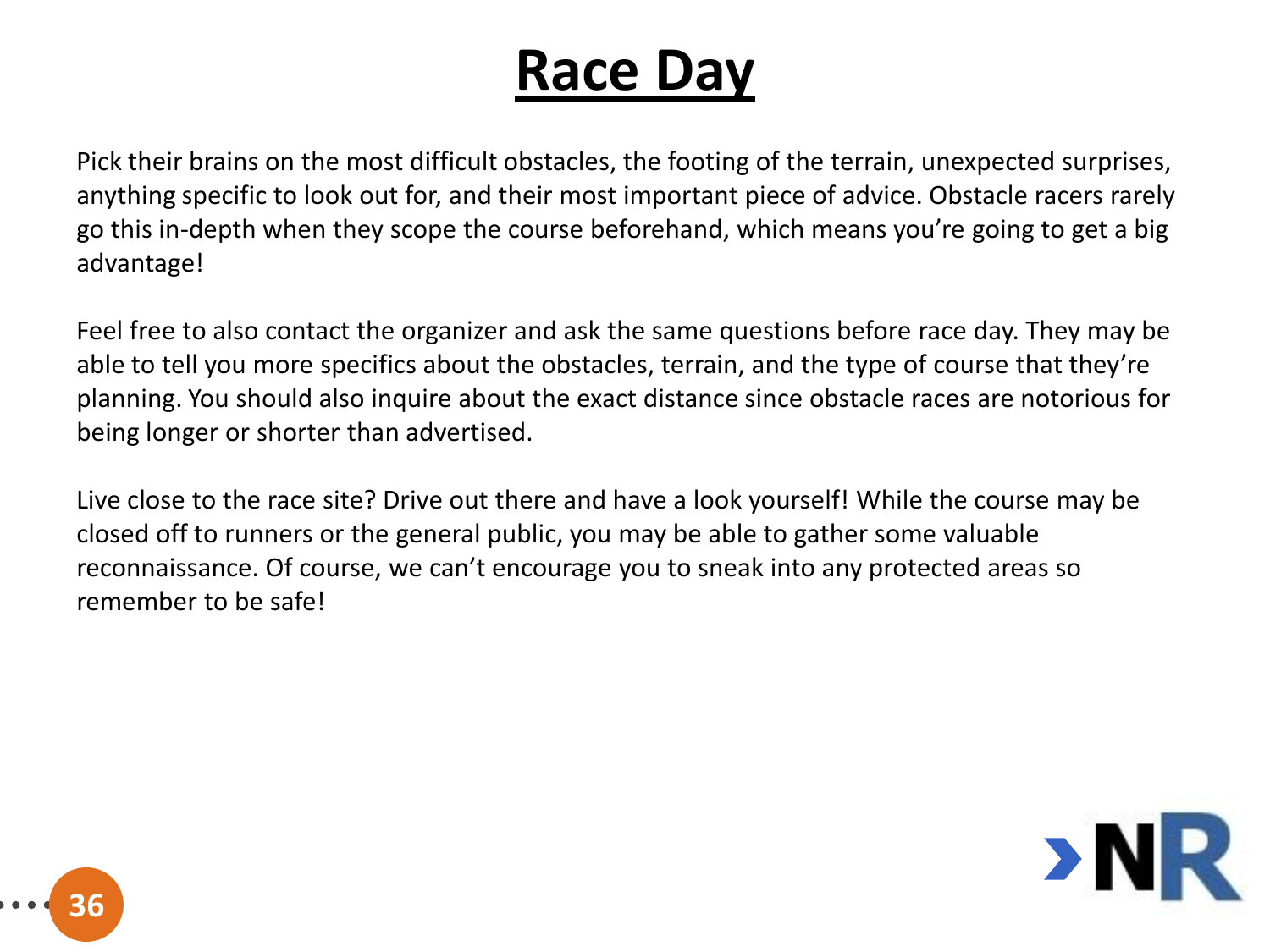#### **How to Warm-Up and Cool-Down**

As an athlete, you know that to perform your best, your body needs to prepare itself to work harder. You wouldn't jump out of your chair after a day at the office and immediately run a Tough Mudder, would you? We hope not. Cold, stiff muscles are going to make you feel fatigued, flat, and also make you more susceptible to overuse injuries.

Before your race (and your training runs), we recommend a warm-up sequence that should take you about 15-30 minutes depending on your ability level and the race you're about to run.

It's a lot different than you may remember from high school gym class when your teacher told you to stretch before exercise. That was the standard way of doing things for decades.

But now, we know that static stretching (holding a stretch for a certain amount of time) doesn't help you warm up or prevent injuries. In fact, rather than improving your performance, static stretching before exercise can make you perform worse. We won't advise you to do any static stretching.



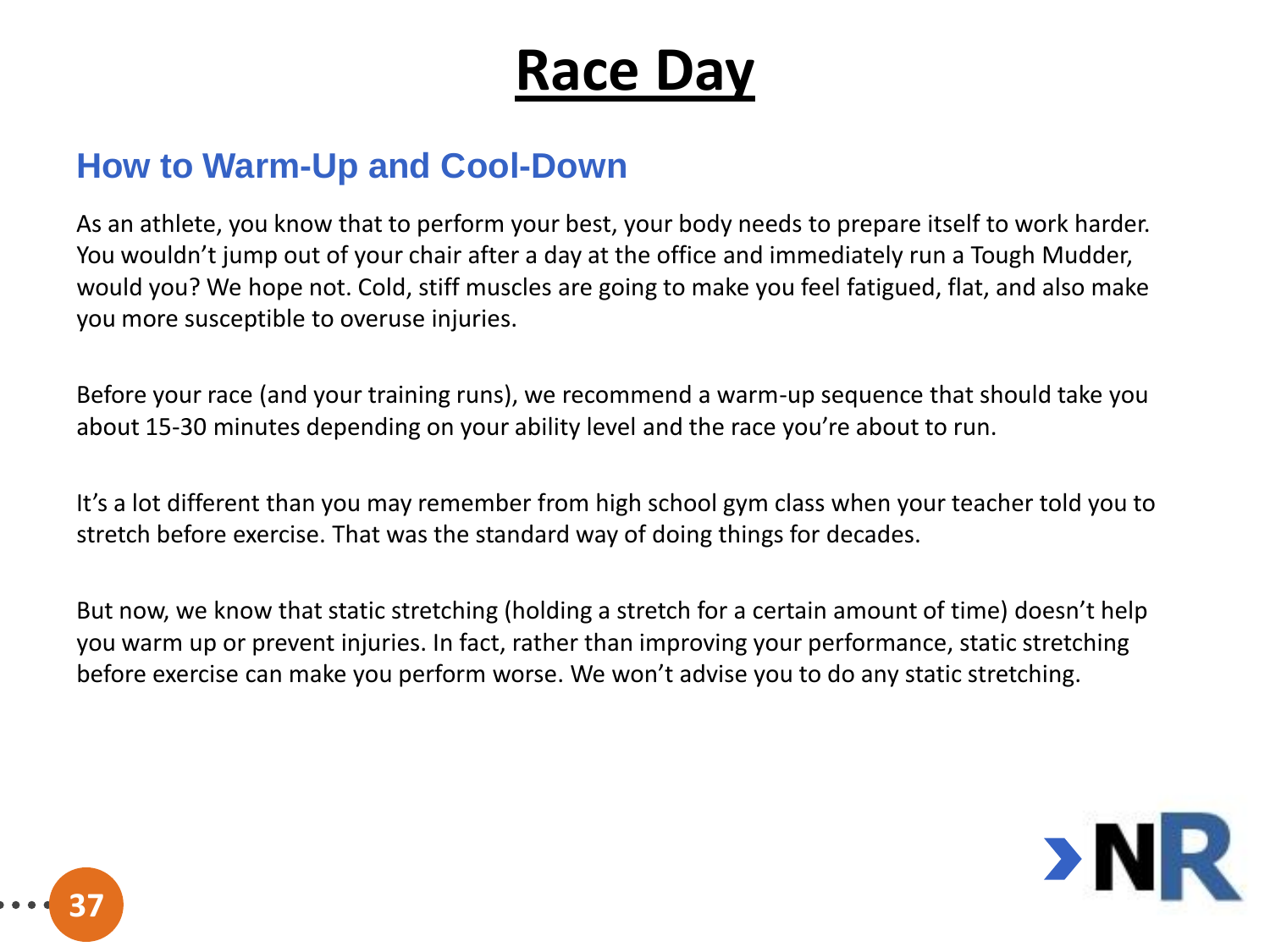Instead, a good warm up sequence includes dynamic stretches that have you move in multiple planes of motion and actually help you warm up. They'll increase your heart rate and open your capillary networks so you'll be that much more ready to start running.

But that's not all dynamic stretches do for you; they also increase your range of motion, lubricate your joints, and safely prepare you to run while lowering your risk of injury. Just a short routine of 5-10 minutes is all you need to feel better, perform at a higher level, and reduce your injury risk.

The same dynamic stretches that you do before you run can also be done after you finish running. These flexibility exercises help you work out the tight spots and imbalances that are created by running. Just watch any elite runner before or after their race and you'll see them doing leg swings, skips, and a host of other dynamic movements. These are the types of stretches you'll be doing before your obstacle race and training runs.

It's important to understand that as you start to run more and get comfortable with covering longer distances (and of course, going faster), you need to develop as an athlete as well. General strength, flexibility, balance, and coordination are incredibly important to do well in an obstacle race - especially the longer races like Tough Mudder.



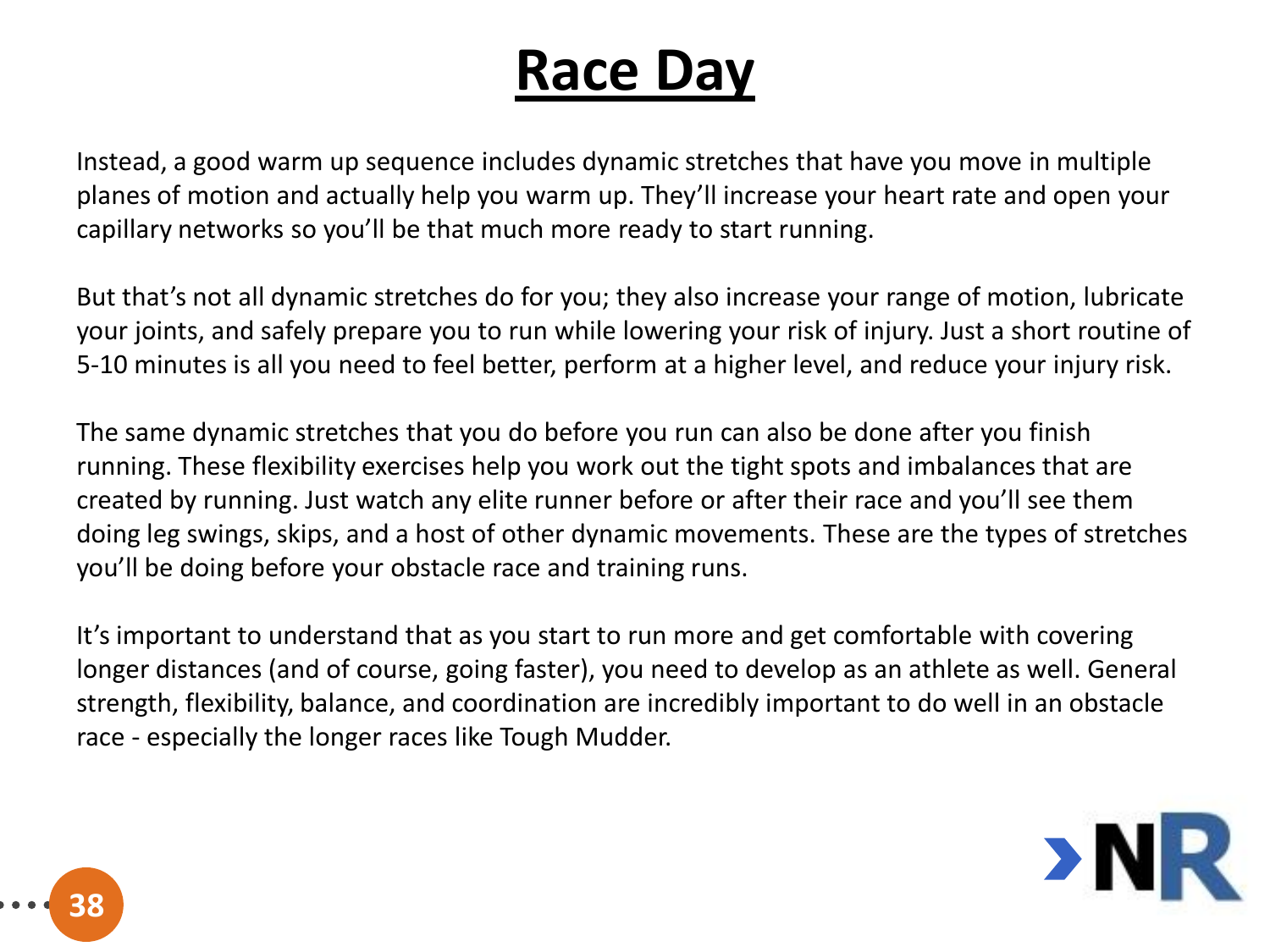That's why your cool-down after your training runs will include bodyweight strength exercises that help you become more athletic, injury resistant, and efficient. You don't need a gym to do these routines; they're all functional exercises that are more specific to running than simple bicep or hamstring curls.

You'll be doing workouts that include lunges, side leg raises, and planks - all of which can be done in your living room. Certain movements are a bit more functional than others, but the variety of exercises that we recommend ensure they correct imbalances, improve general and specific strength, and address any particular weaknesses that you might have.



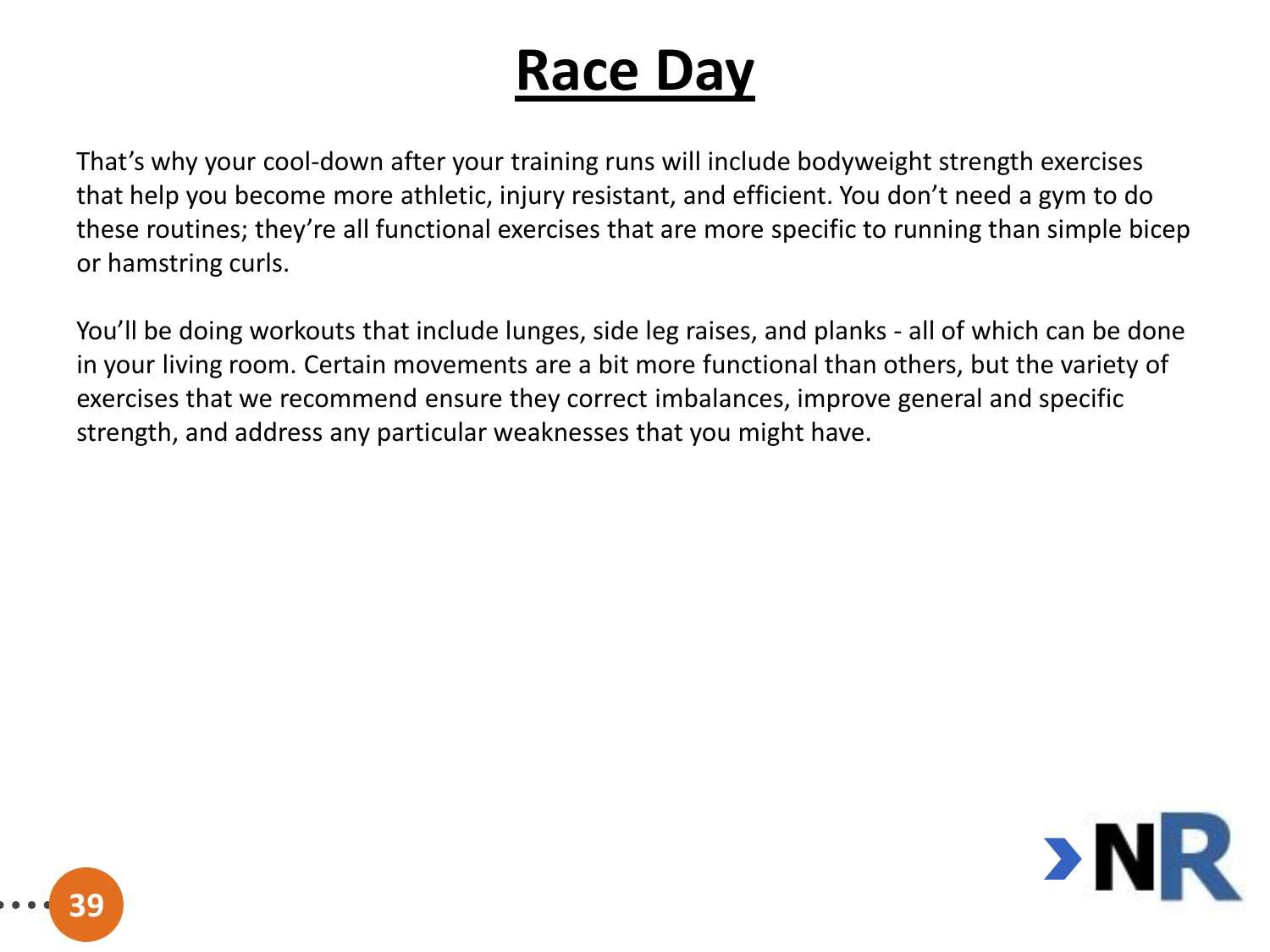**The Warm-Up Routine (10 reps for each exercise)**

- ▶ [Lying Leg Raises](http://youtu.be/zz7WtxCCoDM)
- ▶ [Body Weight Squats](http://youtu.be/T2Ha_9r0IlU)
- $\triangleright$  [Skipping High Knees](http://youtu.be/ZeNjLpgxAMk)
- ▶ [Knee Hugs](http://youtu.be/YkpCGdImS1Y)
- **▶ [Drinking Birds](http://youtu.be/9uAsXt0LzAY)**
- **► [Front Leg Swings](http://youtu.be/S3IFaIwUDu0)**
- [Side Leg Swings](http://youtu.be/7A2RIu9s3Hs)

\*click each link for a video walkthrough